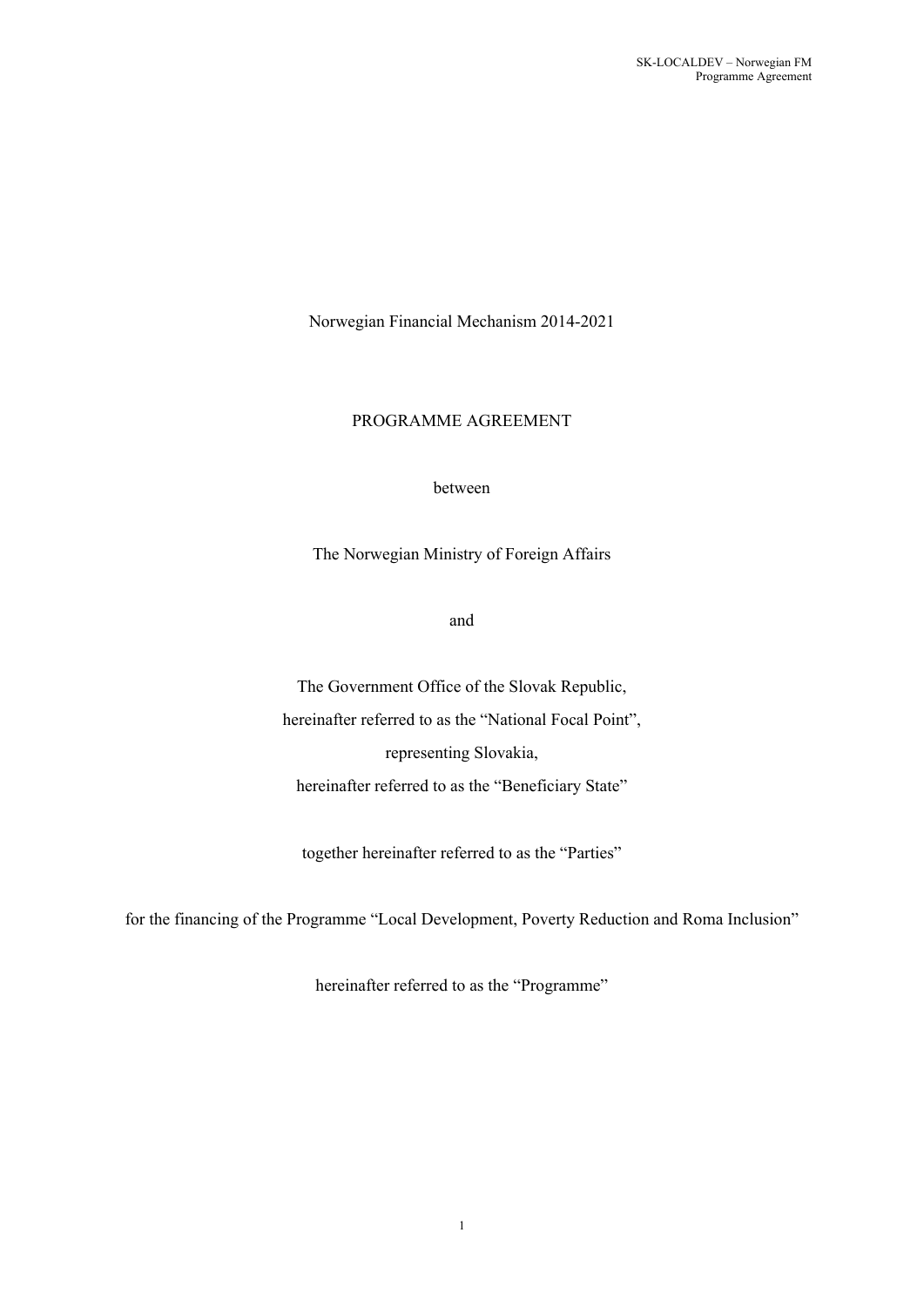## **Chapter 1 Scope, Legal Framework, and Definitions**

## Article 1.1

Scope This programme agreement between the Norwegian

Ministry of Foreign Affairs (hereinafter referred to as the NMFA) and the National Focal Point lays down the rights and obligations of the Parties regarding the implementation of the Programme and the financial contribution from the Norwegian Financial Mechanism 2014-2021 to the Programme.

#### Article 1.2 Legal Framework

1. This programme agreement shall be read in conjunction with the following documents which, together with this programme agreement, constitute the legal framework of the Norwegian Financial Mechanism 2014-2021:

(a) Agreement between the Kingdom of Norway and the European Union on the Norwegian Financial Mechanism 2014-2021 (hereinafter referred to as the Agreement);(b) the Regulation on the implementation of the Norwegian Financial Mechanism 2014-2021 (hereinafter referred to as the "Regulation") issued by Norway in accordance with Article 10(5) of the Agreement;

(c) the Memorandum of Understanding on the Implementation of the Norwegian Financial Mechanism 2014-2021 (hereinafter referred to as the "MoU"), entered into between Norway and the Beneficiary State; and

(d) any guidelines adopted by the NMFA in accordance with the Regulation.

2. In case of an inconsistency between this programme agreement and the Regulation, the Regulation shall prevail.

3. The legal framework is binding for the Parties. An act or omission by a Party to this programme agreement that is incompatible with the legal framework constitutes a breach of this programme agreement by that Party.

#### Article 1.3 Definitions

Terms used and institutions and documents referred to in this programme agreement shall be understood in accordance with the Regulation, in particular Article 1.6 thereof, and the legal framework referred to in Article 1.2 of this programme agreement.

#### Article 1.4 Annexes and hierarchy of documents

1. Annexes attached hereto form an integral part of this programme agreement. Any reference to this programme agreement includes a reference to its annexes unless otherwise stated or clear from the context.

2. The provisions of the annexes shall be interpreted in a manner consistent with this programme agreement. Should the meaning of any provision of the said annexes, so interpreted, remain inconsistent with this programme agreement, the provisions of the annexes shall prevail, provided that these provisions are compatible with the Regulation.

3. Commitments, statements and guarantees, explicit as well as implicit, made in the preparation of the programme are binding for the National Focal Point and the Programme Operator unless otherwise explicitly stipulated in the annexes to this programme agreement.

## **Chapter 2 The Programme**

#### Article 2.1 Co-operation

1. The Parties shall take all appropriate and necessary measures to ensure fulfilment of the obligations and objectives arising out of this programme agreement.

2. The Parties agree to provide all information necessary for the good functioning of this programme agreement and to apply the principles of implementation as set out in the Regulation.

3. The Parties shall promptly inform each other of any circumstances that interfere or threaten to interfere with the successful implementation of the Programme.

4. In executing this programme agreement the Parties declare to counteract corrupt practices. Further, they declare not to accept, either directly or indirectly, any kind of offer, gift, payments or benefits which would or could be construed as illegal or corrupt practice. The Parties shall immediately inform each other of any indication of corruption or misuse of resources related to this programme agreement.

## Article 2.2

## Main responsibilities of the Parties

1. The National Focal Point is responsible and accountable for the overall management of the Norwegian Financial Mechanism 2014-2021 in the Beneficiary State and for the full and correct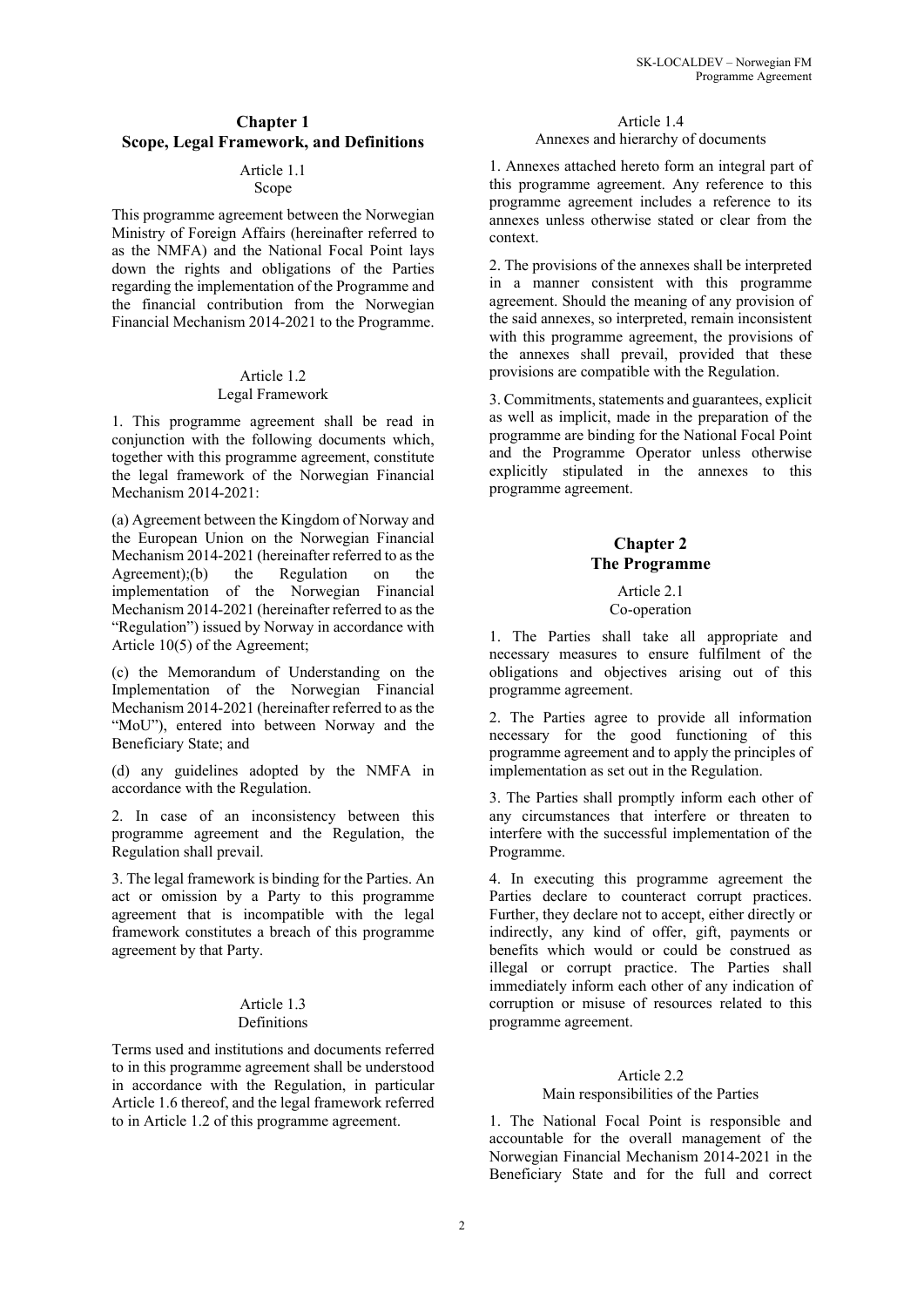implementation of this programme agreement. In particular, the National Focal Point undertakes to:

(a) comply with its obligations stipulated in the Regulation and this programme agreement;

(b) ensure that the Certifying Authority, the Audit Authority, the Irregularities Authority and the Programme Operator properly perform the tasks assigned to them in the Regulation, this programme agreement and the programme implementation agreement;

(c) take all necessary steps to ensure that the Programme Operator is fully committed and able to implement and manage the Programme;

(d) take the necessary measures to remedy irregularities in the implementation of the Programme and ensure that the Programme Operator takes appropriate measures to remedy irregularities in Projects within the Programme, including measures to recover misspent funds;

(e) make all the necessary and appropriate arrangements in order to strengthen or change the way the Programme is managed.

2. The NMFA shall, subject to the rules stipulated in the legal framework referred to in Article 1.2 of this programme agreement, make available to the Beneficiary State a financial contribution (hereinafter referred to as "the programme grant") to be used exclusively to finance the eligible cost of the Programme.

#### Article 2.3

#### Objective and outcomes of the Programme

1. This programme agreement sets out the objective, outcome(s), outputs, indicators and targets for the Programme.

2. The National Focal Point shall ensure that the Programme Operator implements and completes the Programme in accordance with the objective, outcome(s), outputs, indicators and targets set for the Programme.

## Article 2.4 Programme grant

1. The maximum amount of the programme grant, the programme grant rate, and the estimated eligible cost of the Programme shall be as specified in this programme agreement.

2. In case the Programme is also supported by the EEA Financial Mechanism, this programme agreement shall be interpreted in conjunction with the agreement regulating that support.

3. The financial plan annexed to this programme agreement shall:

(a) contain a breakdown between the Programme's budget headings;

(b) indicate the agreed advance payment, if any.

4. The management cost of the Programme Operator shall not exceed the amount specified in this programme agreement.

#### Article 2.5

Special conditions and programme specific rules

1. This programme agreement shall list any conditions set by the NMFA with reference to paragraph 2 of Article 6.3 of the Regulation. The National Focal Point shall ensure compliance with these conditions and take the necessary steps to ensure their fulfilment.

2. The National Focal Point shall ensure compliance with any other programme specific rules laid down in this programme agreement.

#### Article 2.6

#### Programme implementation agreement

With reference to Article 6.8 of the Regulation and without prejudice to paragraph 2 thereof, the National Focal Point shall, before any payment is made to the Programme, sign a programme implementation agreement with the Programme Operator. The National Focal Point shall notify the NMFA of such signing.

#### Article 2.7 Reporting

The National Focal Point shall ensure that the Programme Operator provides financial reports, annual programme reports and a final programme report in accordance with Chapter 9 and Articles 6.11 and 6.12 of the Regulation as well as statistical reporting in accordance with guidelines adopted by the NMFA.

#### Article 2.8 External monitoring

The external monitoring and audit referred to in Articles 11.1, 11.2, 11.3 and 11.4 of the Regulation shall not in any way relieve the National Focal Point or the Programme Operator of their obligations under the legal framework regarding monitoring of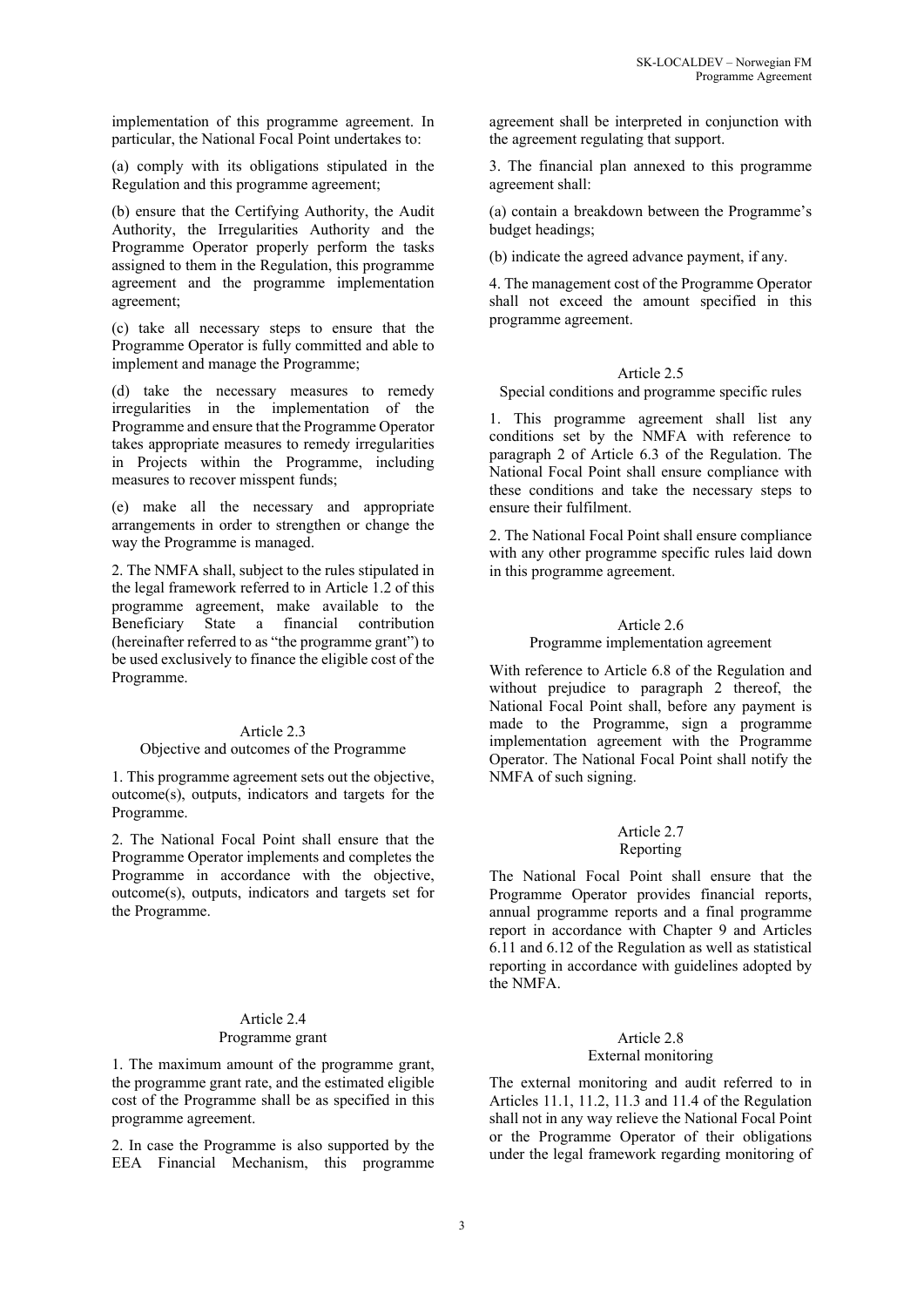the Programme and/or its projects, financial control and audit.

#### Article 2.9 Modification of the Programme

1. Unless otherwise explicitly stipulated in this programme agreement, any modification of the Programme is subject to prior approval by the NMFA.

2. Programme specific exceptions from paragraph 1, if any, are set in the annexes to this programme agreement.

3. Expenditures incurred in breach of this article are not eligible.

4. Should there be a doubt as to whether the proposed modifications require approval by the NMFA, the National Focal Point shall consult the NMFA before such modifications take effect.

5. Requests for modifications shall be submitted and assessed in accordance with Article 6.9 of the Regulation.

#### Article 2.10 Communication

1. All communication to the NMFA regarding this programme agreement shall take place in English and be directed to the Financial Mechanism Office (hereinafter referred to as the FMO), which represents the NMFA towards the National Focal Point and the Programme Operator in relation to the implementation of the Programme.

2. To the extent that original documents are not available in the English language, the documents shall be accompanied by full and accurate translations into English. The National Focal Point shall bear the responsibility for the accuracy of the translation that it provides and the possible consequences that might arise from any inaccurate translations.

# Article 2.11

## Contact information

1. The contact information of the Programme Operator is as specified in this programme agreement.

2. The contact information for the NMFA and the Financial Mechanism Office are:

Financial Mechanism Office Att: Director EFTA Secretariat Rue Joseph II, 12-16 1000 Brussels

Telephone: +32 (0)2 286 1701 Telefax (general): +32 (0)2 211 1889 E-mail: fmo@efta.int

3. Changes of or corrections to the contact information referred to in this article shall be given in writing without undue delay by the Parties to this programme agreement.

#### Article 2.12 Representations and Warranties

1. This programme agreement and the awarding of the programme grant is based on information provided by, through, or on behalf of the National Focal Point to the NMFA prior to the signing of this programme agreement.

2. The National Focal Point represents and warrants that the information provided by, through, or on behalf of the National Focal Point, in connection with the implementation or conclusion of this programme agreement are authentic, accurate and complete.

## **Chapter 3 Projects**

## Article 3.1

# Selection of projects and award of grants

1. The National Focal Point shall ensure that the Programme Operator selects projects in accordance with Chapter 7 of the Regulation and this programme agreement.

2. Eligibility of project promoters and project partners is stipulated in Article 7.2 of the Regulation and, in accordance with paragraph 4 thereof, subject only to the limitations stipulated in this programme agreement.

3. Pre-defined projects shall be outlined in this programme agreement.

4. The National Focal Point shall take proactive steps to ensure that the Programme Operator complies fully with Article 7.5 of the Regulation.

## Article 3.2

#### Project contract

1. For each approved project a project contract shall be concluded between the Programme Operator and the Project Promoter.

2. In cases where a project contract cannot, due to provisions in the national legislation, be made between the Programme Operator and the Project Promoter, the Beneficiary State may instead issue a legislative or administrative act of similar effect and content.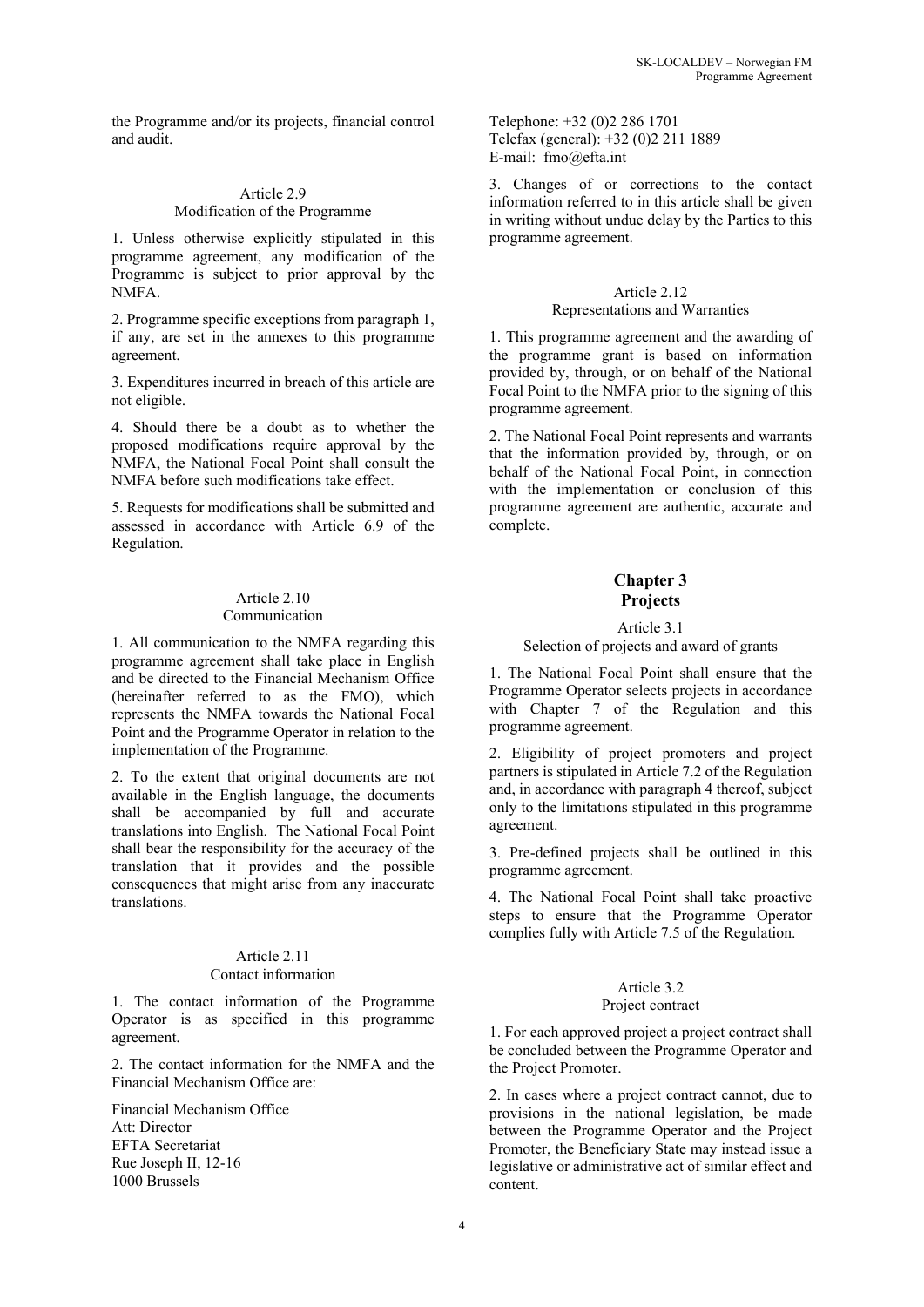3. The content and form or the project contract shall comply with Article 7.6 of the Regulation.

4. The National Focal Point shall ensure that the obligations of the Project Promoter under the project contract are valid and enforceable under the applicable law of the Beneficiary State.

#### Article 3.3 Project partners and partnership agreements

1. A project may be implemented in a partnership between the Project Promoter and project partners as defined in paragraph 1(w) of Article 1.6 of the Regulation. If a project is implemented in such a partnership, the Project Promoter shall sign a partnership agreement with the project partners with the content and in the form stipulated in Article 7.7 of the Regulation.

2. The partnership agreement shall be in English if one of the parties to the agreement is an entity from Norway.

3. The eligibility of expenditures incurred by a project partner is subject to the same limitations as would apply if the expenditures were incurred by the Project Promoter.

4. The creation and implementation of the relationship between the Project Promoter and the project partner shall comply with the applicable national and European Union law on public procurement as well as Article 8.15 of the Regulation.

5. The National Focal Point shall ensure that the Programme Operator verifies that the partnership agreement complies with this article. A draft partnership agreement or letter of intent shall be submitted to the Programme Operator before the signing of the project contract.

#### **Chapter 4 Finance**

#### Article 4.1 Eligible expenditures

1. Subject to Article 8.7 of the Regulation, eligible expenditures of this Programme are:

(a) management costs of the Programme Operator in accordance with the detailed budget in the financial plan;

(b) payments to projects within this Programme in accordance with the Regulation, this programme agreement and the project contract.

2. Eligible expenditures of projects are those actually incurred by the Project Promoter or project partners, meet the criteria set in Article 8.2 of the Regulation and fall within the categories and fulfil the conditions of direct eligible expenditure set in Article 8.3 of the Regulation, the conditions regarding the use of standard scales of unit costs set in Article 8.4 of the Regulation as well as indirect costs in accordance with Article 8.5 of the Regulation.

4. The first date of eligibility of expenditures in projects shall be set in the project contract in accordance with Article 8.13 of the Regulation. The first date of eligibility of any pre-defined projects shall be no earlier than the date on which the National Focal Point notifies the NMFA of a positive appraisal of the pre-defined projects by the Programme Operator in accordance with paragraph 3 of Article 6.5 of the Regulation.

5. The maximum eligible costs of the categories referred to in paragraph 1 are set in this programme agreement. Programme specific rules on the eligibility of expenditure set in this programme agreement shall be complied with.

## Article 4.2

### Proof of expenditure

Costs incurred by Programme Operators, Project Promoters and project partners shall be supported by documentary evidence as required in Article 8.12 of the Regulation.

#### Article 4.3 Payments

1. Payments to the Programme shall be made when all relevant conditions for payments stipulated in this programme agreement and the Regulation have been fulfilled.

2. Payments to the Programme shall take the form of an advance payment, interim payments and payment of the final balance and shall be made in accordance with Articles 9.2, 9.3 and 9.4 of the Regulation.

3. Payments of the project grant to the Project Promoters may take the form of advance payments, interim payments and payments of the final balance. The level of advance payments and their off-set mechanism is set in this programme agreement.

4. The National Focal Point shall ensure that payments are transferred in accordance with paragraph 2 of Article 9.1 of the Regulation.

5. Chapter 9 of the Regulation shall apply to all aspects related to payments, including currency exchange rules and handling of interests on bank accounts.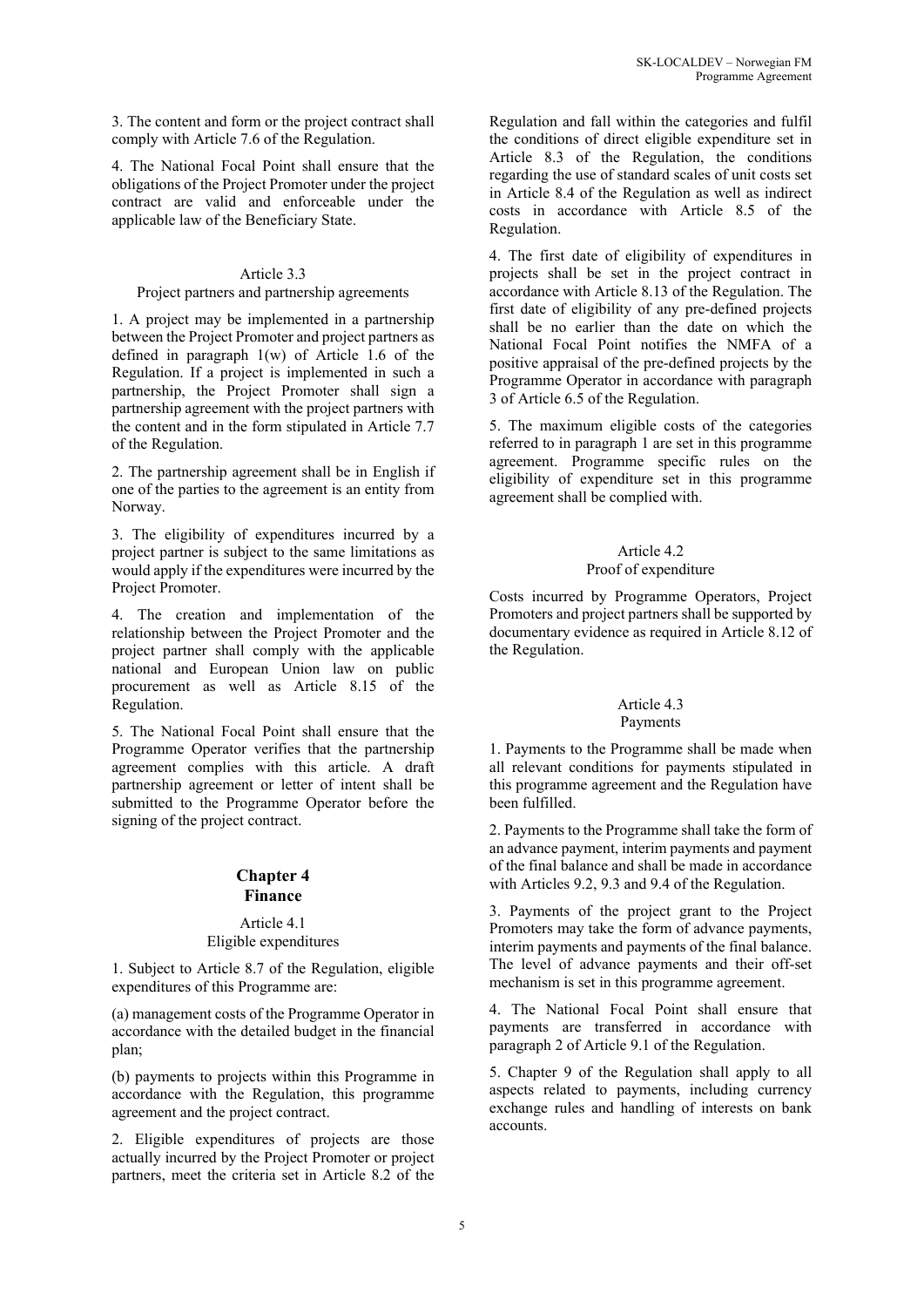#### Article 4.4

#### Transparency and availability of documents

The National Focal Point shall ensure an audit trail for financial contributions from the Norwegian Financial Mechanism 2014-2021 to the Programme in accordance with Article 9.8 of the Regulation.

#### Article 4.5

#### Irregularities, suspension and reimbursements

The NMFA has the right to make use of the remedies provided in the Regulation, in particular Chapter 13 thereof. The National Focal Point has a duty to take all necessary measures to ensure that the provisions in Chapter 12 and 13 of the Regulation regarding irregularities, suspension of payments, financial corrections and reimbursement are complied with.

## **Chapter 5 Final provisions**

#### Article 5.1 Dispute settlement

1. The Parties waive their rights to bring any dispute related to the programme agreement before any national or international court, and agree to settle such a dispute in an amicable manner.

2. If a demand for reimbursement to the NMFA is not complied with by the Beneficiary State, or a dispute related to a demand for reimbursement arises that cannot be solved in accordance with paragraph 1, the Parties may bring the dispute before Oslo Tingrett.

#### Article 5.2 Termination

1. The NMFA may, after consultation with the National Focal Point, terminate this programme agreement if:

(a) a general suspension decision according to Article 13.6 of the Regulation or a decision to suspend payments according to paragraph 1(h) of Article 13.1 of the Regulation has not been lifted within 6 months of such a decision:

(b) a suspension of payments according to Article 13.1 of the Regulation, other than under paragraph 1(h), has not been lifted within one year of such a decision;

(c) a request for reimbursement according to Article 13.2 of the Regulation has not been complied with within one year from such a decision;

(d) the Programme Operator becomes bankrupt, is deemed to be insolvent, or declares that it does not have the financial capacity to continue with the implementation of the Programme; or

(e) the Programme Operator has, in the opinion of the NMFA, been engaged in corruption, fraud or similar activities or has not taken the appropriate measures to detect or prevent such activities or, if they have occurred, nullify their effects.

2. This programme agreement can be terminated by mutual agreement between the Parties.

3. Termination does not affect the right of the Parties to make use of the dispute settlement mechanism referred to in Article 5.1 or the right of the NMFA to make use of the remedies provided in Chapter 13 of the Regulation.

## Article 5.3 Waiver of responsibility

1. Any appraisal of the Programme undertaken before or after its approval by the NMFA, does not in any way diminish the responsibility of the National Focal Point and the Programme Operator to verify and confirm the correctness of the documents and information forming the basis of the programme agreement.

2. Nothing contained in the programme agreement shall be construed as imposing upon the NMFA or the FMO any responsibility of any kind for the supervision, execution, completion, or operation of the Programme or its projects.

3. The NMFA does not assume any risk or responsibility whatsoever for any damages, injuries, or other possible adverse effects caused by the Programme or its projects including, but not limited to inconsistencies in the planning of the Programme or its projects, other project(s) that might affect it or that it might affect, or public discontent. It is the full and sole responsibility of the National Focal Point and the Programme Operator to satisfactorily address such issues.

4. Neither the National Focal Point, the Programme Operator, entities involved in the implementation of projects, nor any other party shall have recourse to the NMFA for further financial support or assistance to the Programme in whatsoever form over and above what has been provided for in the programme agreement.

5. Neither the European Free Trade Association, its Secretariat, including the FMO, its officials or employees, nor the NMFA, its officials or employees, can be held liable for any damages or injuries of whatever nature sustained by the National Focal Point or the Beneficiary State, the Programme Operator, Project Promoters or any other third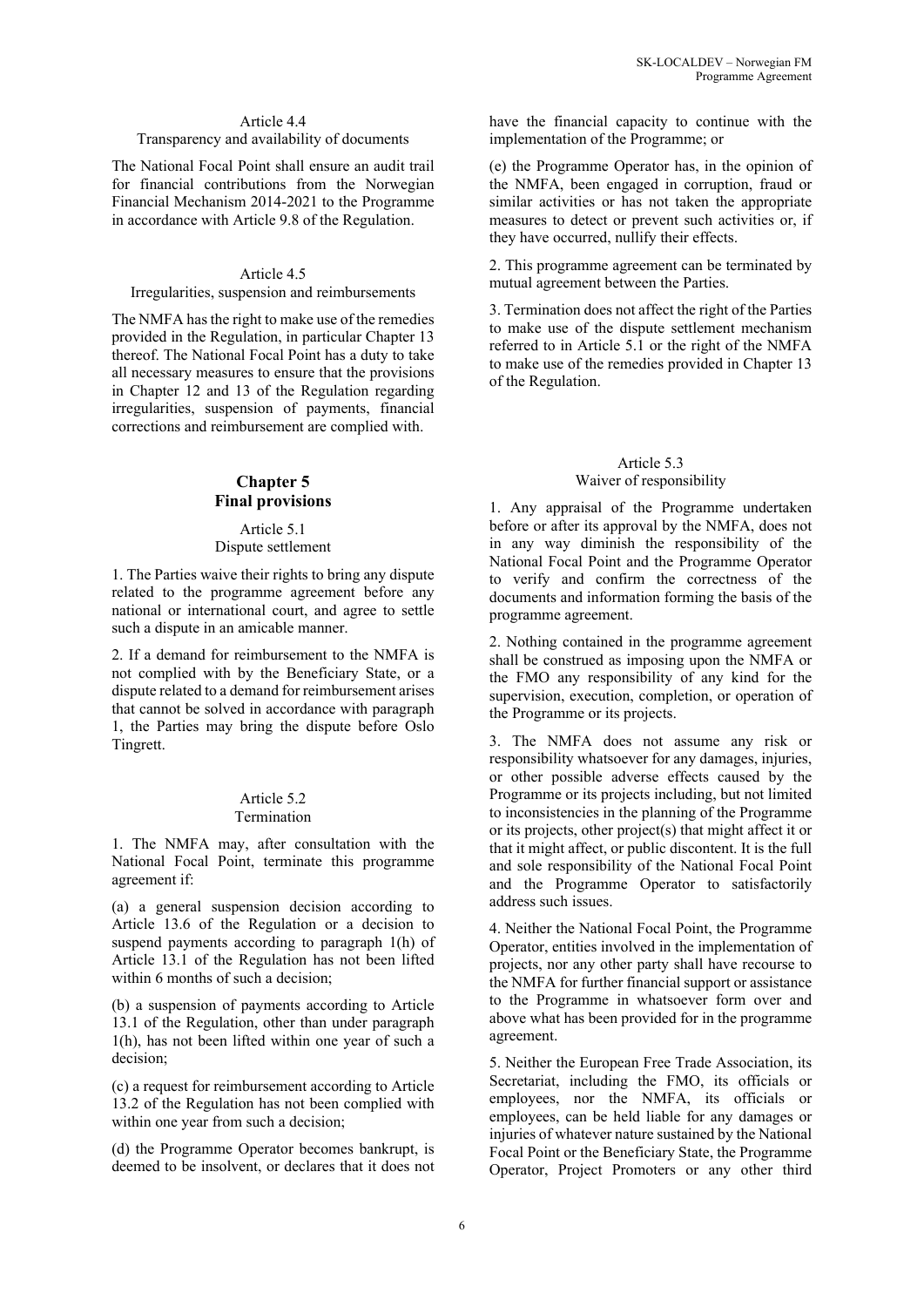person, in connection, be it direct or indirect, with this programme agreement.

6. Nothing in this programme agreement shall be construed as a waiver of diplomatic immunities and privileges awarded to the European Free Trade Association, its assets, officials or employees.

#### Article 5.4 Entry into force and duration

1. This programme agreement shall enter into force on the date of the last signature of the Parties.

2. This programme agreement shall remain in force until five years have elapsed after the date of the acceptance of the final programme report.

#### \*\*\*\*\*\*\*\*

This programme agreement is drawn up in two originals in the English language.

| For the Donors                                                       | For the National Focal Point                                     |
|----------------------------------------------------------------------|------------------------------------------------------------------|
| Signed in Bratislava on 13/11/2019                                   | Signed in Bratislava on 13/11/2019                               |
|                                                                      |                                                                  |
| Niels Engelschiøn<br>Director General, Norwegian Ministry of Foreign | Matus Sutaj Estok<br>Head of the Government Office of the Slovak |
| Affairs                                                              | Republic                                                         |
|                                                                      |                                                                  |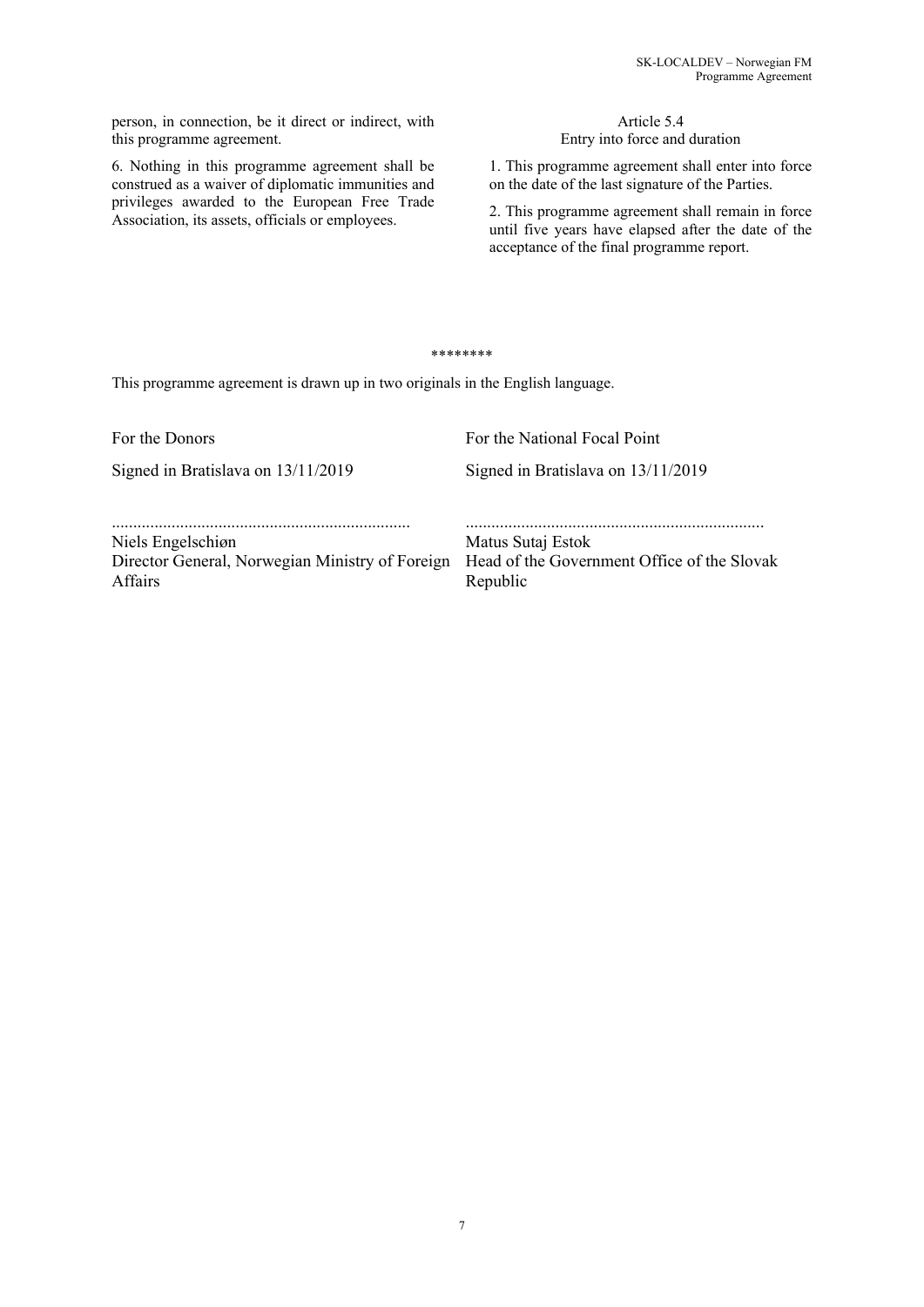## **Annex I to the Programme Agreement**

| <b>Programme Operators and Partners</b> |                                          |  |  |  |  |  |  |
|-----------------------------------------|------------------------------------------|--|--|--|--|--|--|
| Programme Operator:                     | Government Office of the Slovak Republic |  |  |  |  |  |  |
| Donor Programme Partner:                |                                          |  |  |  |  |  |  |
| IPO:                                    | Council of Europe (CoE)                  |  |  |  |  |  |  |
| Other Programme Partner(s):             |                                          |  |  |  |  |  |  |

| l economic cohesion<br>$\gamma$ trengthene $\alpha$ .<br>social<br>and |
|------------------------------------------------------------------------|
|------------------------------------------------------------------------|

| PA          | Outcome/Output | <b>Expected</b><br>programme<br>results                                                         | <b>Indicator</b>                                                                                                                | <b>Disaggregation</b> | Unit of<br>measurement | Source of<br>verification                                 | Frequency<br>of<br>reporting                       | <b>Baseline</b><br>values | <b>Baseline</b><br>year | Target<br>value |
|-------------|----------------|-------------------------------------------------------------------------------------------------|---------------------------------------------------------------------------------------------------------------------------------|-----------------------|------------------------|-----------------------------------------------------------|----------------------------------------------------|---------------------------|-------------------------|-----------------|
| <b>PA10</b> | Outcome 1      |                                                                                                 | Number of jobs created                                                                                                          | Gender, Age           | Number                 | Payroll records,<br>employment<br>agreements              | Annually<br>(APR)                                  | $\Omega$                  | N/A                     | 20              |
|             |                | Social and<br>economic<br>development<br>of the least<br>developed<br>districts<br>strengthened | Number of municipalities<br>with increased capacity to<br>offer multiple extracurricular<br>activities to children and<br>youth | N/A                   | Number                 | Project<br>Contracts,<br>Project<br>Promoters'<br>records | Annually<br>(APR)                                  | $\theta$                  | N/A                     | 10              |
|             |                |                                                                                                 | Number of people at risk of<br>poverty using services<br>provided by the supported<br>youth centres                             | Gender, Age,<br>Roma  | Number                 | Project<br>Promoters'<br>records                          | Semi-<br>annually<br>(APR and<br>September<br>IFR) | $\theta$                  | N/A                     | 1500            |
|             | Output 1.1     | Services and<br>infrastructure<br>for children<br>and youth<br>provided                         | Number of multifunctional<br>youth centres established or<br>supported                                                          | N/A                   | Number                 | Project<br>Contracts,<br>Project<br>Promoters'<br>records | Semi-<br>annually<br>(APR and<br>September<br>IFR) | $\Omega$                  | N/A                     | 10              |
|             |                |                                                                                                 | Number of legal entities<br>involved in the projects                                                                            | N/A                   | Number                 | Project<br>Contracts,<br>Project<br>Promoters'<br>records | Semi-<br>annually<br>(APR and<br>September<br>IFR) | $\theta$                  | N/A                     | 30              |
|             |                |                                                                                                 | Number of projects<br>implemented in multi-level                                                                                | N/A                   | Number                 | Project<br>Contracts,                                     | Semi-<br>annually                                  | $\mathbf{0}$              | N/A                     | 10              |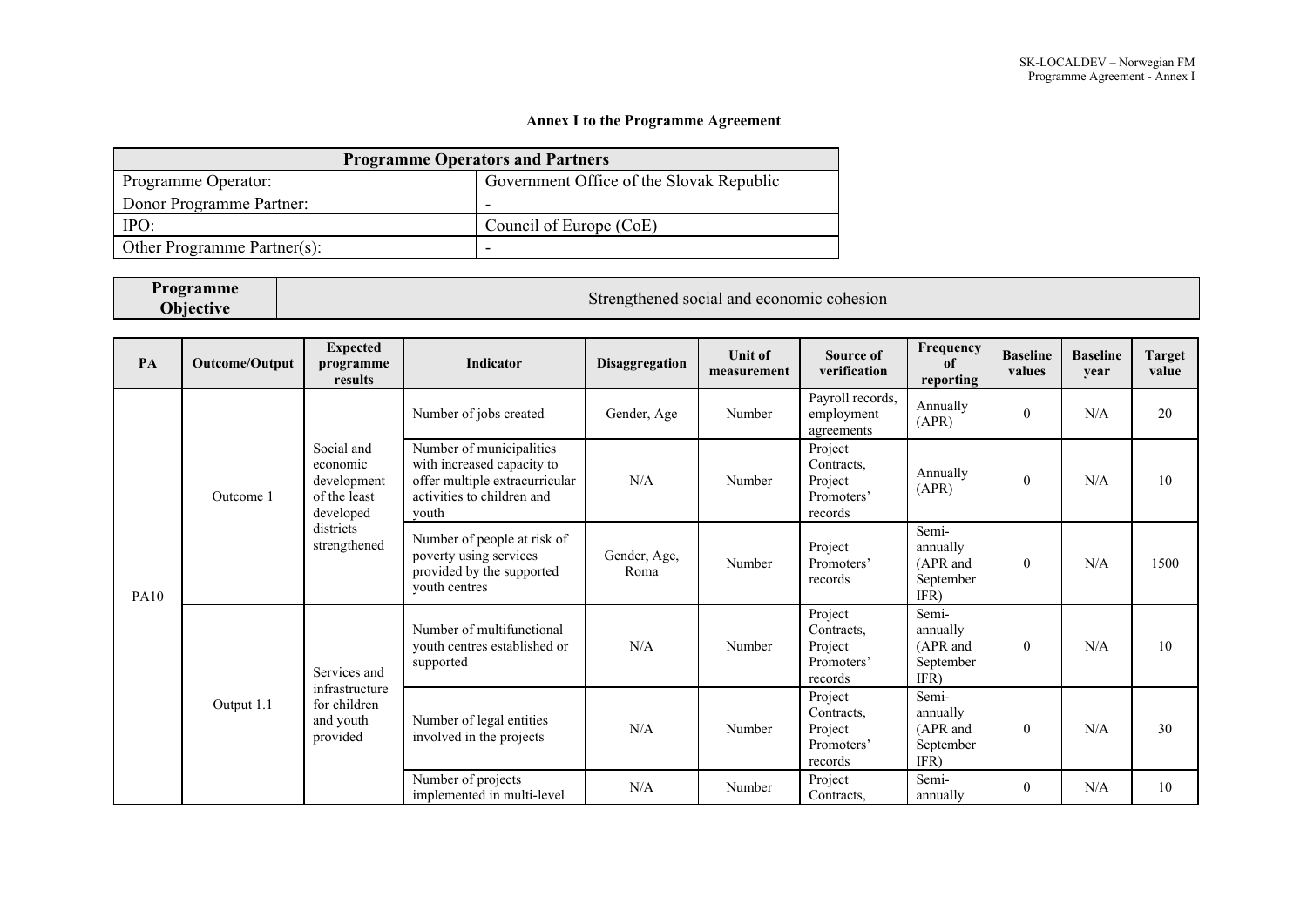| PA          | <b>Outcome/Output</b> | <b>Expected</b><br>programme<br>results                                   | <b>Indicator</b>                                                                                                                                                                                                     | Disaggregation | <b>Unit of</b><br>measurement | Source of<br>verification                                 | Frequency<br>of<br>reporting                       | <b>Baseline</b><br>values | <b>Baseline</b><br>year | Target<br>value |
|-------------|-----------------------|---------------------------------------------------------------------------|----------------------------------------------------------------------------------------------------------------------------------------------------------------------------------------------------------------------|----------------|-------------------------------|-----------------------------------------------------------|----------------------------------------------------|---------------------------|-------------------------|-----------------|
|             |                       |                                                                           | and/or multi-stakeholder<br>local partnerships <sup>1</sup>                                                                                                                                                          |                |                               | Project<br>Promoters'<br>records                          | (APR and<br>September<br>IFR)                      |                           |                         |                 |
|             |                       |                                                                           | Number of field social<br>workers and/or Roma<br>mediators cooperating with<br>the Youth Centres                                                                                                                     | N/A            | Number                        | Project<br>Promoters'<br>records                          | Semi-<br>annually<br>(APR and<br>September<br>IFR) | $\theta$                  | N/A                     | 20              |
|             |                       |                                                                           | Average increase of time (in<br>hours per week) the centre is<br>open for children and youth                                                                                                                         | N/A            | Average                       | Project<br>Promoters'<br>records                          | Annually<br>(APR)                                  | $\theta$                  | N/A                     | 8               |
| <b>PA07</b> | Outcome 2             | Social<br>inclusion of<br>marginalized<br>Roma<br>communities<br>enhanced | Share of majority population<br>in intervention area<br>accepting Roma                                                                                                                                               | N/A            | Percentage                    | Survey results                                            | Annually<br>(APR)                                  | TBD <sup>2</sup>          | TBD                     | $(+25%)$        |
|             |                       |                                                                           | Number of Roma people<br>using supported services                                                                                                                                                                    | Gender, Age    | Number                        | Project<br>Promoters'<br>records,<br>Attendance<br>sheets | Annually<br>(APR)                                  | $\theta$                  | N/A                     | 3000            |
|             |                       |                                                                           | Share of people living in the<br>marginalised Roma<br>communities in project<br>intervention area receiving<br>services                                                                                              | N/A            | Percentage                    | Project<br>Promoters'<br>records                          | Annually<br>(APR)                                  | N/A                       | N/A                     | 20%             |
|             | Output 2.1            | Services to<br>Marginalised<br>Roma<br>Communities<br>provided            | Number of projects applying<br>an integrated approach (i.e.<br>addressing more than one<br>thematic area of intervention<br>among health, education,<br>employment, housing and<br>non-discrimination<br>components) | N/A            | Number                        | Project<br>Contracts,<br>Project<br>Promoters'<br>records | Semi-<br>annually<br>(APR and<br>September<br>IFR) | $\Omega$                  | N/A                     | 12              |

<sup>&</sup>lt;sup>1</sup> Multi-level means partnership between various levels of publict administration (national, regional, local). Multi-stakeholder means partnership between organsiations from different sector (public sector, civil society sector, private sector etc.).

<sup>2</sup> TBD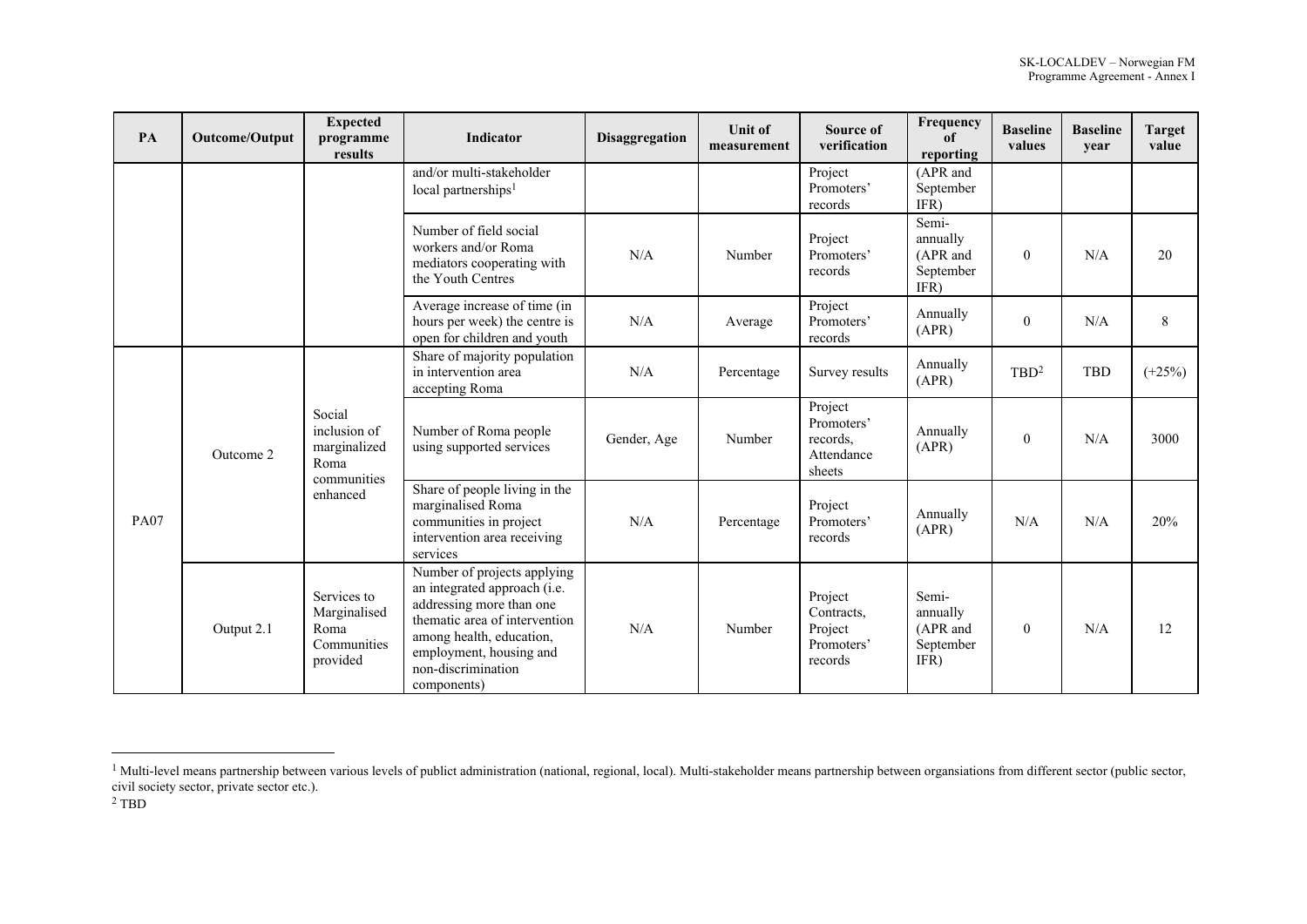| PA | Outcome/Output                                                                                            | <b>Expected</b><br>programme<br>results                                              | <b>Indicator</b>                                                                                                                                  | Disaggregation | Unit of<br>measurement                                         | Source of<br>verification                                 | Frequency<br>of<br>reporting                       | <b>Baseline</b><br>values | <b>Baseline</b><br>year | Target<br>value |
|----|-----------------------------------------------------------------------------------------------------------|--------------------------------------------------------------------------------------|---------------------------------------------------------------------------------------------------------------------------------------------------|----------------|----------------------------------------------------------------|-----------------------------------------------------------|----------------------------------------------------|---------------------------|-------------------------|-----------------|
|    |                                                                                                           |                                                                                      | Number of joint activities<br>between Roma and non-<br>Roma                                                                                       | N/A            | Number                                                         | Project<br>Promoters'<br>records                          | Semi-<br>annually<br>(APR and<br>September<br>IFR) | $\theta$                  | N/A                     | 24              |
|    |                                                                                                           |                                                                                      | Number of marginalised<br>Roma communities with<br>investments into public<br>infrastructure reducing<br>disparities between Roma<br>and non-Roma | N/A            | Number                                                         | Project<br>Contracts,<br>Project<br>Promoters'<br>records | Semi-<br>annually<br>(APR and<br>September<br>IFR) | $\theta$                  | N/A                     | 4               |
|    |                                                                                                           | Number of Roma people<br>working in the centres                                      | N/A                                                                                                                                               | Number         | Project<br>Promoters'<br>records                               | Semi-<br>annually<br>(APR and<br>September<br>IFR)        | $\overline{0}$                                     | N/A                       | 24                      |                 |
|    |                                                                                                           | Number of marginalized<br>Roma communities provided<br>with services                 | N/A                                                                                                                                               | Number         | Project<br>Promoters'<br>records                               | Semi-<br>annually<br>(APR and<br>September<br>IFR)        | $\theta$                                           | N/A                       | 12                      |                 |
|    |                                                                                                           | Capacities of<br>organisations                                                       | Number of entities / actors<br>active in the social inclusion<br>of marginalised Roma<br>communities supported                                    | N/A            | Number                                                         | Project<br>Promoters'<br>records                          | Semi-<br>annually<br>(APR and<br>September<br>IFR) | $\theta$                  | N/A                     | 20              |
|    | active in the<br>social<br>inclusion of<br>Output 2.2<br>marginalised<br>Roma<br>communities<br>increased | Number of good practices<br>replicated in marginalised<br>Roma communities           | N/A                                                                                                                                               | Number         | Project<br>Promoters'<br>records                               | Semi-<br>annually<br>(APR and<br>September<br>IFR)        | $\theta$                                           | N/A                       | 10                      |                 |
|    |                                                                                                           | Number of multi-stakeholder<br>partnerships established or<br>supported <sup>3</sup> | N/A                                                                                                                                               | Number         | Project<br>Contracts,<br>Partnership<br>Agreements,<br>Project | Semi-<br>annually<br>(APR and<br>September<br>IFR)        | $\theta$                                           | N/A                       | 10                      |                 |

 $3$  Multi-stakeholder means partnership between organisations from different sector (public sector, civil society sector, private sector etc.).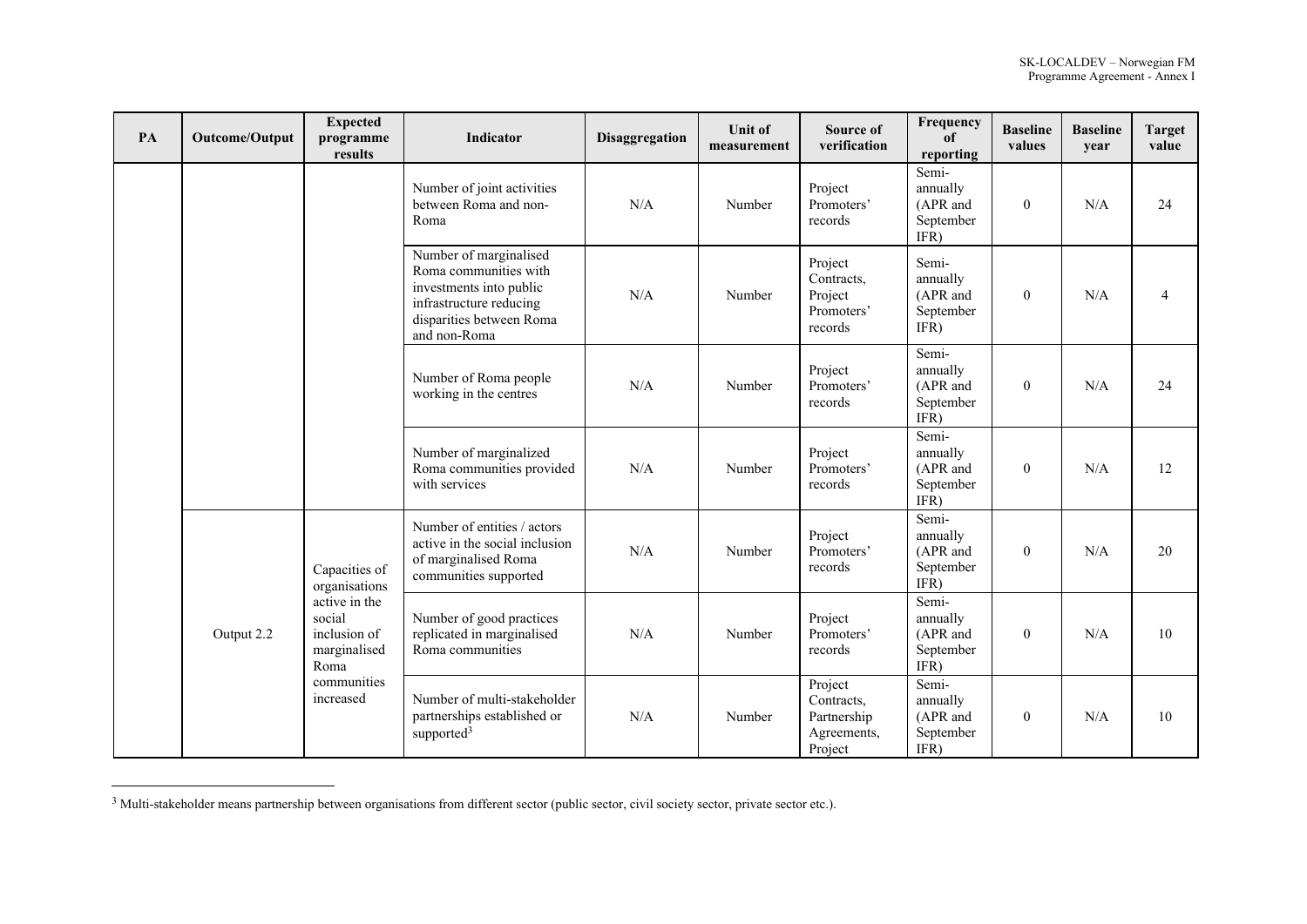| PA          | Outcome/Output | <b>Expected</b><br>programme<br>results                         | Indicator                                                                                                                                                                           | Disaggregation | Unit of<br>measurement | Source of<br>verification                                 | Frequency<br>of<br>reporting                       | <b>Baseline</b><br>values | <b>Baseline</b><br>year | Target<br>value |
|-------------|----------------|-----------------------------------------------------------------|-------------------------------------------------------------------------------------------------------------------------------------------------------------------------------------|----------------|------------------------|-----------------------------------------------------------|----------------------------------------------------|---------------------------|-------------------------|-----------------|
|             |                |                                                                 |                                                                                                                                                                                     |                |                        | Promoters'<br>records                                     |                                                    |                           |                         |                 |
| <b>PA08</b> | Outcome 3      | Capacity of<br>schools for<br>inclusive                         | Number of educational<br>institutions that have<br>implementing curricula on<br>Romani language or culture                                                                          | N/A            | Number                 | Project<br>Promoter's<br>records                          | Annually<br>(APR)                                  | 80                        | 2019                    | 105             |
|             |                | education<br>enhanced                                           | Number of schools applying<br>inclusive education models                                                                                                                            | N/A            | Number                 | Project<br>Promoter's<br>records                          | Annually<br>(APR)                                  | 17                        | 2019                    | 60              |
|             | Output 3.1     | Children and<br>youth with a<br>Roma<br>background<br>empowered | Number of textbooks and<br>methodological materials<br>integrating Roma history<br>and language for teaching<br>staff and pupils of primary<br>and secondary schools<br>distributed | N/A            | Number                 | Copies of<br>textbooks and<br>methodological<br>materials | Semi-<br>annually<br>(APR and<br>September<br>IFR) | $\overline{0}$            | N/A                     | 11500           |
|             |                |                                                                 | Number of kindergarten,<br>primary and secondary<br>teachers working with Roma<br>children trained in<br>innovative education<br>practices                                          | Gender, Roma   | Number                 | Project<br>Promoters'<br>records,<br>Attendance<br>sheets | Semi-<br>annually<br>(APR and<br>September<br>IFR) | $\overline{0}$            | N/A                     | 80              |
|             |                |                                                                 | Number of school<br>administration/management<br>staff working with Roma<br>children trained in<br>innovative education<br>practices                                                | Gender, Roma   | Number                 | Project<br>Promoters'<br>records,<br>Attendance<br>sheets | Semi-<br>annually<br>(APR and<br>September<br>IFR) | $\overline{0}$            | N/A                     | 80              |
|             |                |                                                                 | Number of Romani language<br>teacher candidates prepared<br>for the state language<br>examination                                                                                   | Gender, Roma   | Number                 | Project<br>Promoters'<br>records.<br>Attendance<br>sheets | Semi-<br>annually<br>(APR and<br>September<br>IFR) | $\theta$                  | N/A                     | 10              |
|             |                |                                                                 | Number of<br>multipliers/trainers trained in<br>Education for democratic<br>citizenship (EDC) and<br>Human rights education<br>(HRE)                                                | Gender, Roma   | Number                 | Project<br>Promoters'<br>records,<br>Attendance<br>sheets | Semi-<br>annually<br>(APR and<br>September<br>IFR) | $\overline{0}$            | N/A                     | 10              |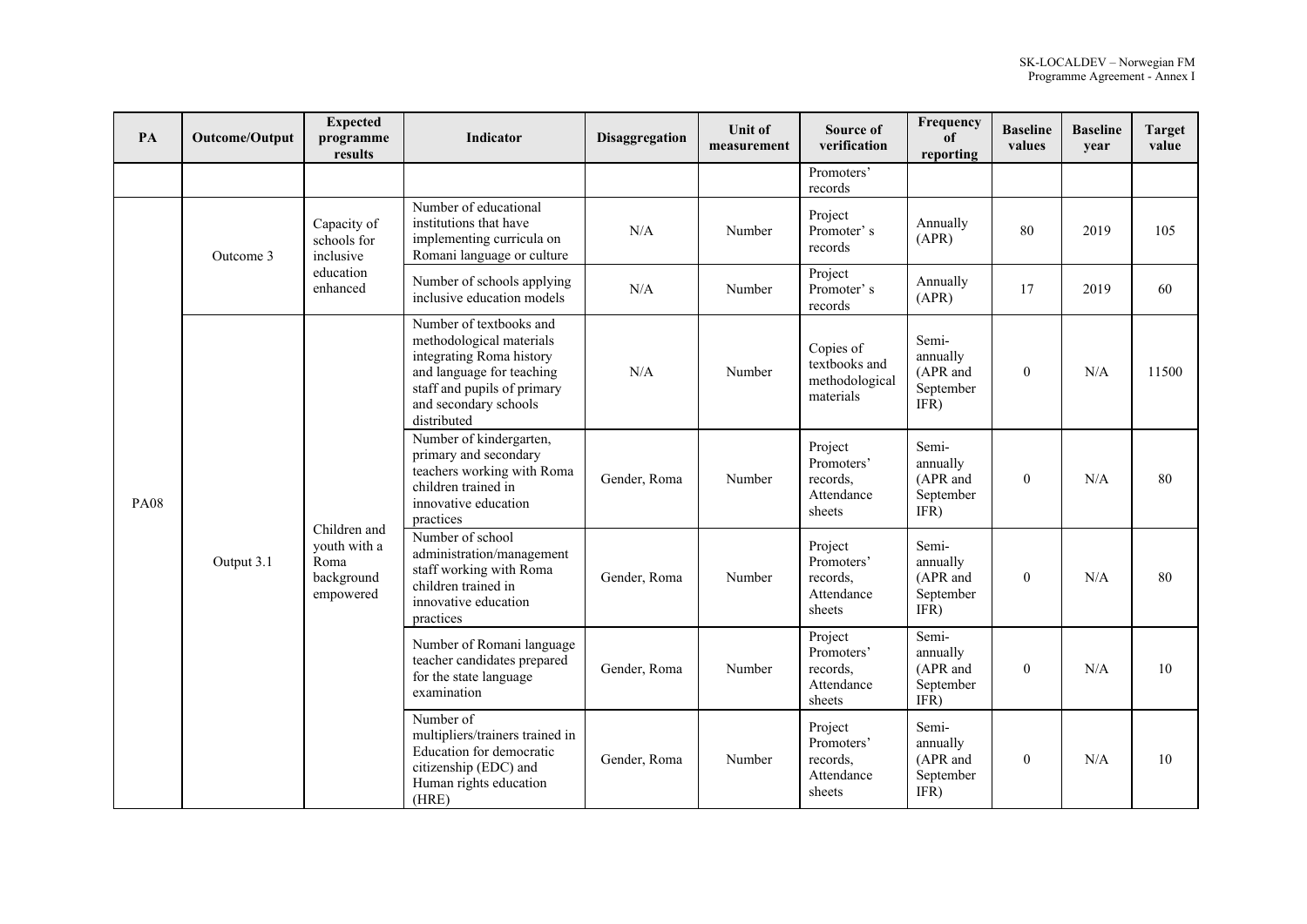| PA        | Outcome/Output            | <b>Expected</b><br>programme<br>results                                                                               | <b>Indicator</b>                                                                                                                | Disaggregation | Unit of<br>measurement | Source of<br>verification                                                                                                                                 | Frequency<br>of<br>reporting                       | <b>Baseline</b><br>values | <b>Baseline</b><br>year | <b>Target</b><br>value                                   |
|-----------|---------------------------|-----------------------------------------------------------------------------------------------------------------------|---------------------------------------------------------------------------------------------------------------------------------|----------------|------------------------|-----------------------------------------------------------------------------------------------------------------------------------------------------------|----------------------------------------------------|---------------------------|-------------------------|----------------------------------------------------------|
|           |                           |                                                                                                                       | Number of professional staff<br>trained in Education for<br>democratic Citizenship<br>(EDC) and Human Rights<br>education (HRE) | Gender, Roma   | Number                 | Project<br>Promoters'<br>records.<br>Attendance<br>sheets                                                                                                 | Semi-<br>annually<br>(APR and<br>September<br>IFR) | $\Omega$                  | N/A                     | 60                                                       |
| Bilateral | <b>Bilateral Outcome</b>  | Enhanced<br>collaboration<br>between<br>beneficiary<br>and donor<br>state entities<br>involved in<br>the<br>programme | Level of trust between<br>cooperating entities in<br>Beneficiary States and<br><b>Donor States</b>                              | State type     | Scale 1-7              | Survey results                                                                                                                                            | Annually<br>(APR)                                  | TBD <sup>4</sup>          | <b>TBD</b>              | $\geq 4.5$ ,<br>And an<br>increase<br>on the<br>baseline |
|           |                           |                                                                                                                       | Level of satisfaction with the<br>partnership                                                                                   | State type     | Scale 1-7              | Survey results                                                                                                                                            | Annually<br>(APR)                                  | TBD <sup>5</sup>          | TBD                     | $\geq 4.5$<br>,And an<br>increase<br>on the<br>baseline  |
|           |                           |                                                                                                                       | Share of cooperating<br>organisations that apply the<br>knowledge acquired from<br>bilateral partnership                        | State type     | Percentage             | Survey results                                                                                                                                            | Annually<br>(APR)                                  | N/A                       | N/A                     | $\geq 50\%$                                              |
|           | <b>Bilateral Output 1</b> | Cooperation<br>between<br>Donor and<br>Beneficiary<br>State entities<br>supported                                     | Number of projects<br>involving cooperation with a<br>donor project partner                                                     | Donor State    | Number                 | Copies of<br>contracts<br>concluded with<br>Project<br>Promoters,<br>Partnership<br>agreements<br>between<br>Project<br>Promoters and<br>project partners | Semi-<br>annually<br>(APR and<br>September<br>IFR) | $\Omega$                  | N/A                     | $\overline{4}$                                           |
|           |                           |                                                                                                                       | Number of pedagogical staff<br>participating in the<br>"Lillehammer" Study visit                                                | Gender, Roma   | Number                 | Project<br>Promoter's<br>records,<br>Attendance<br>sheets                                                                                                 | Semi-<br>annually<br>(APR and<br>September<br>IFR) | $\theta$                  | N/A                     | 60                                                       |

<sup>4</sup> Survey to be carried out by the FMO.

<sup>&</sup>lt;sup>5</sup> Survey to be carried out by the FMO.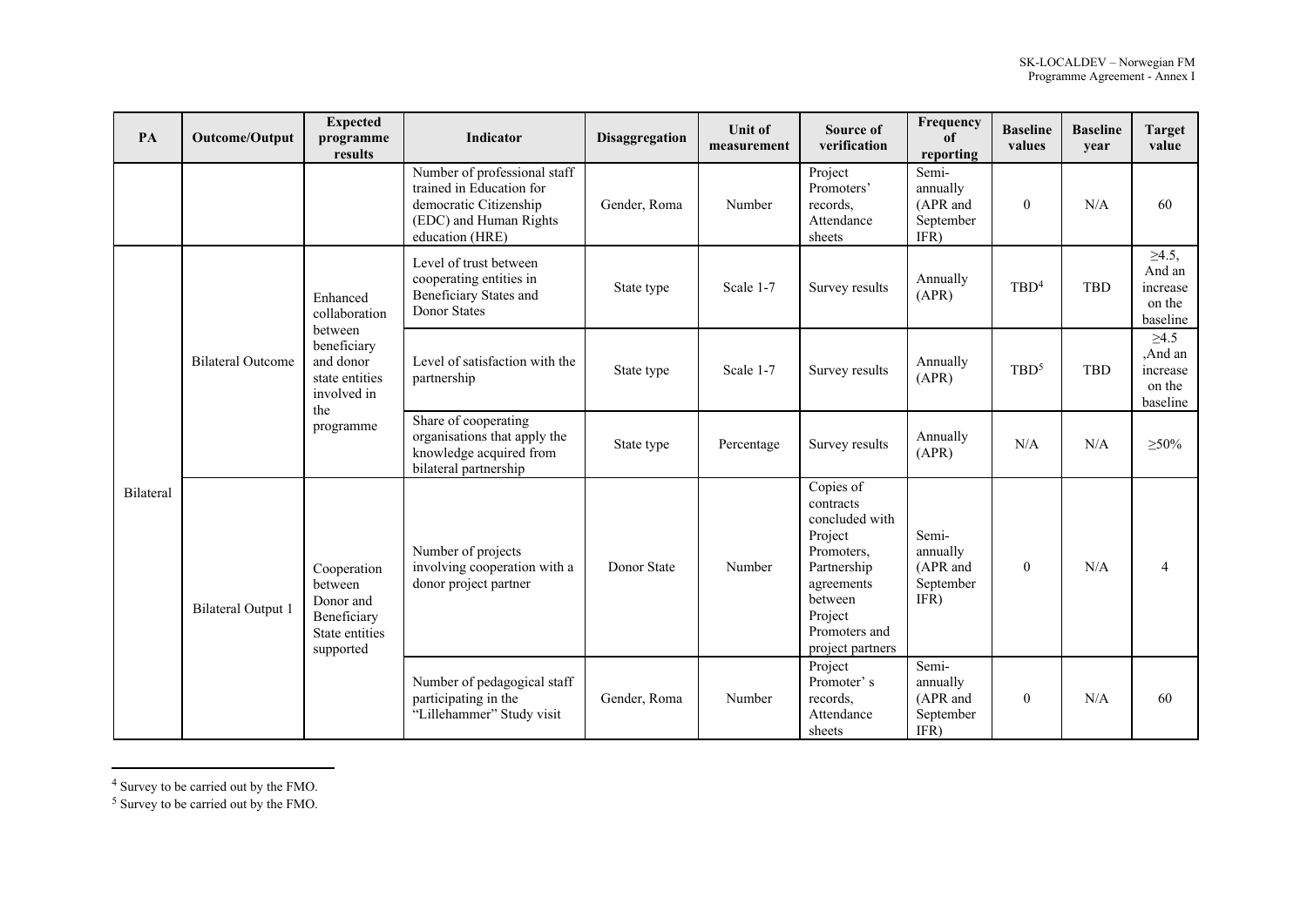SK-LOCALDEV – Norwegian FM Programme Agreement - Annex I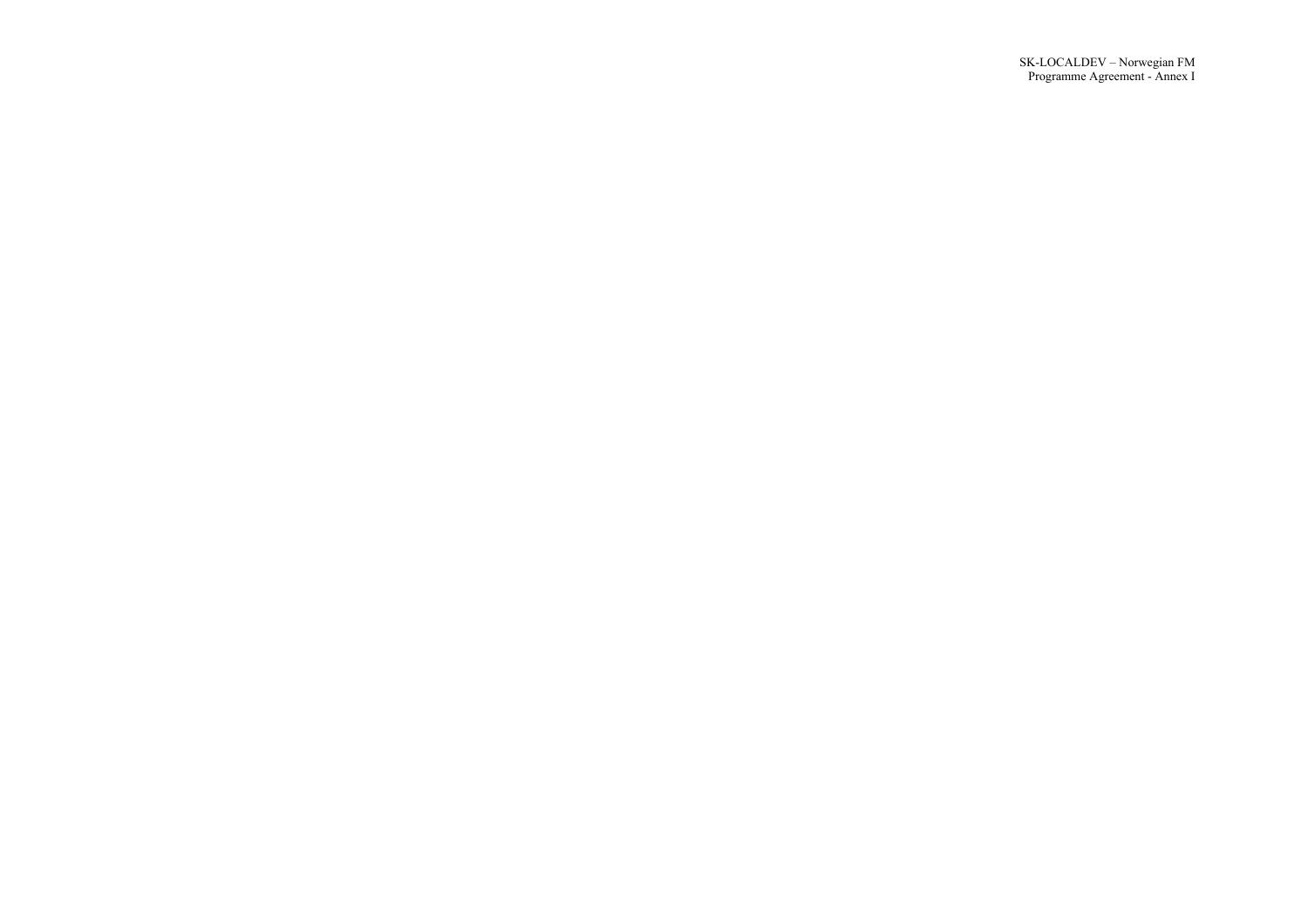## **Conditions**

## General

1. The maximum level of funding available from the total eligible expenditure of the programme for infrastructure (hard measures) shall be 60%.

2. The National Focal Point shall ensure that the Programme Operator ensures that project promoters:

- Keep any buildings purchased, constructed, renovated or reconstructed under the project in their ownership for a period of at least 5 years following the completion of the project and continue to use such buildings for the benefit of the overall objectives of the project for the same period;
- Keep any buildings purchased, constructed, renovated or reconstructed under the project properly insured against losses such as fire, theft and other normally insurable incidents both during project implementation and for at least 5 years following the completion of the project; and
- Set aside appropriate resources for the maintenance of any buildings purchased, constructed, renovated or reconstructed under the project for at least 5 years following the completion of the project. The specific means for implementation of this obligation shall be specified in the project contract.

3. For the outcome 2 indicator "Share of majority population in the intervention area accepting Roma", where the baseline value is "to be determined" (TBD), the National Focal Point shall ensure that the Programme Operator submits to the FMO the baseline value, together with a description of the data collection method used, no later than six months after the finalisation of the selection of projects under the call for proposals within this outcome. The updated baseline value shall be agreed upon through a modification of the programme agreement.

Pre-eligibility Not applicable Pre-payment Not applicable Pre-completion Not applicable Post-completion Not applicable

| <b>Eligibility of costs - period</b>                                           | <b>First date</b> | <b>Final date</b>     |
|--------------------------------------------------------------------------------|-------------------|-----------------------|
| Eligibility of costs                                                           | 29/11/2016        | 31/12/2024            |
| Grant rate and co-financing                                                    |                   |                       |
| Programme eligible expenditure $(\epsilon)$                                    |                   | € 17,647,059          |
| Programme grant rate $(\%)$                                                    |                   | 85.00 %               |
| Maximum amount of Programme grant - EEA Financial Mechanism $(\epsilon)$       |                   |                       |
| Maximum amount of Programme grant - Norwegian Financial Mechanism $(\epsilon)$ |                   | $\epsilon$ 15,000,000 |
| Maximum amount of Programme grant - Total $(\epsilon)$                         |                   | $\epsilon$ 15,000,000 |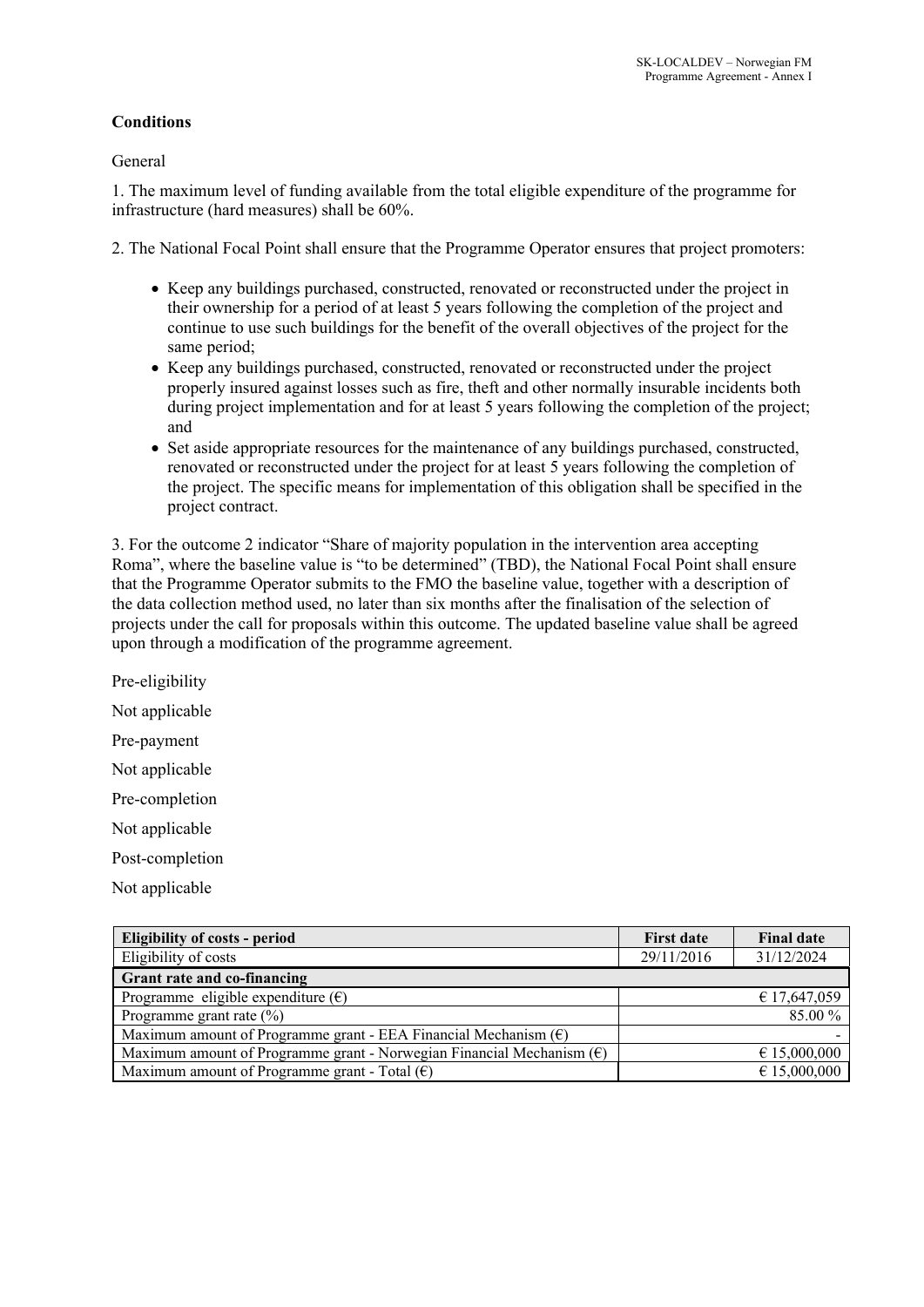| PA           | <b>Budget Heading</b>        | <b>Norway</b><br><b>Grants</b> | Total grant          | <b>Programme</b><br>grant rate | <b>Programme co-</b><br>financing | Programme eligible<br>expenditure | <b>Advance</b><br>payment |
|--------------|------------------------------|--------------------------------|----------------------|--------------------------------|-----------------------------------|-----------------------------------|---------------------------|
| <b>PM</b>    | Programme<br>management      | $\epsilon$ 1,190,000           | $\epsilon$ 1,190,000 | 85.00 %                        | € 210,000                         | $\epsilon$ 1,400,000              | € 297,500                 |
| <b>PA10</b>  | Outcome 1 (Norway<br>Grants) | $\epsilon$ 6,545,000           | $\epsilon$ 6,545,000 | 85.00 %                        | € 1,155,000                       | € 7,700,000                       | $\epsilon$ <sub>0</sub>   |
| <b>PA07</b>  | Outcome 2 (Norway<br>Grants) | $\epsilon$ 6,160,000           | $\epsilon$ 6,160,000 | 85.00 %                        | € 1,087,059                       | € 7,247,059                       | $\epsilon$ <sub>0</sub>   |
| <b>PA08</b>  | Outcome 3 (Norway<br>Grants) | $\epsilon$ 1,105,000           | $\epsilon$ 1,105,000 | 85.00 %                        | € 195,000                         | $\epsilon$ 1,300,000              | € 276,250                 |
| <b>Total</b> |                              | € 15,000,000                   | €<br>15,000,000      | 85.00 %                        | € 2,647,059                       | € 17,647,059                      | € 573,750                 |

| <b>Retention of management costs</b>                                                   |  |  |  |  |  |
|----------------------------------------------------------------------------------------|--|--|--|--|--|
| Retention<br>s - percentage of<br>the management costs<br>management<br>costs<br>. O F |  |  |  |  |  |
| Retention<br>Euro value<br>planned<br>costs<br>r management<br>,,,,                    |  |  |  |  |  |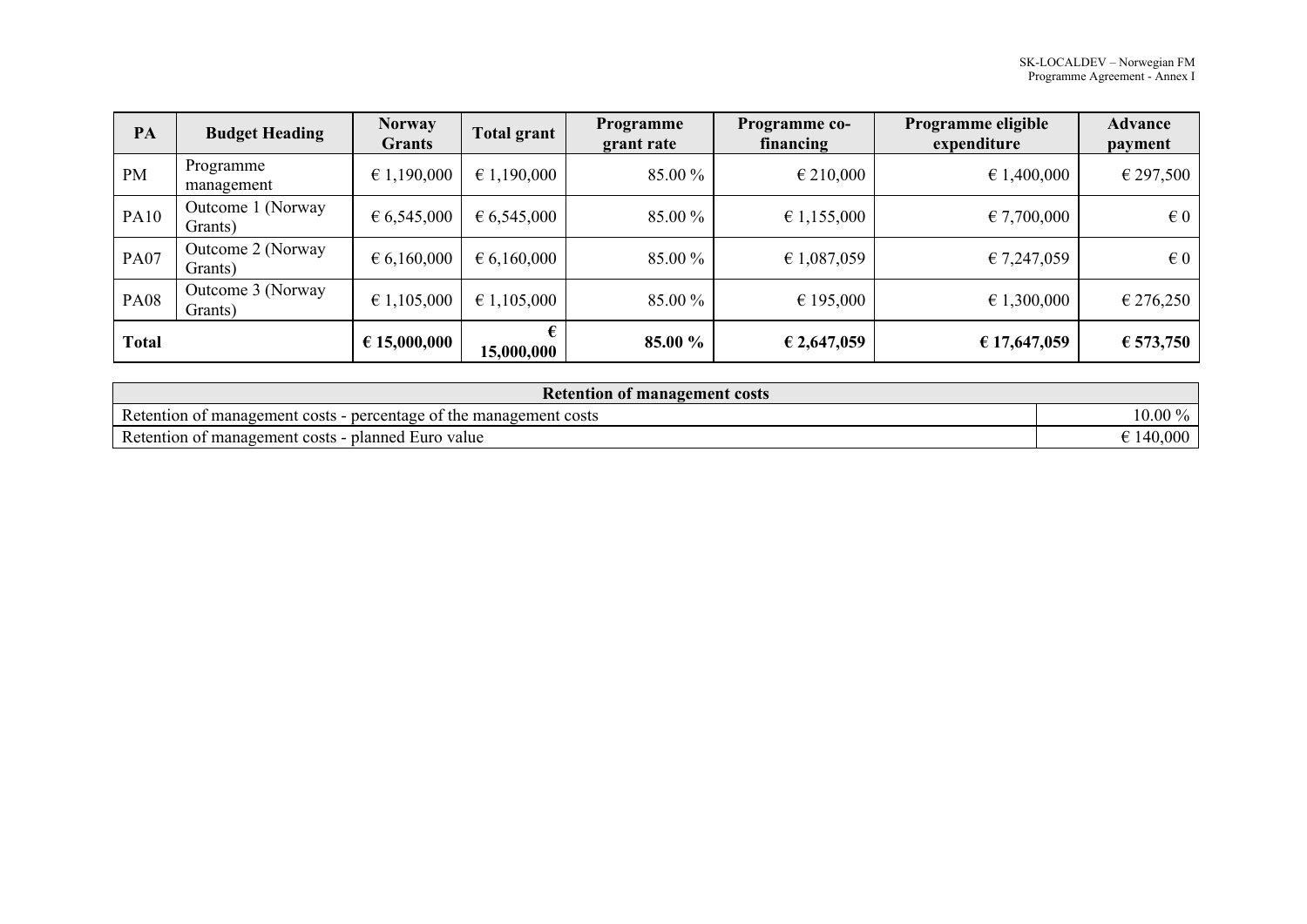## **Local Development, Poverty Reduction and Roma Inclusion**

## **Operational rules (Annex II)**

#### 1. **Programme summary**

This Annex sets out the operational rules for the programme. The programme agreement is based on the MoU, the concept note and comments made by the NMFA. Commitments, statements and guarantees, explicit as well as implicit, made in the concept note, are binding for the National Focal Point and the Programme Operator unless otherwise explicitly stipulated in the annexes to this programme agreement.

The Programme Operator is the Government Office of the Slovak Republic. There is no Donor Programme Partner. The Council of Europe is designated as International Partner Organisation (IPO). The Plenipotentiary for Roma Communities and the government administrative unit responsible for the development of the Least Developed Districts shall be members of the Cooperation Committee.

The programme shall cover the following programme areas: Roma Inclusion and Empowerment (PA7), Children and Youth at Risk (PA8) and Local Development and Poverty Reduction (PA10).

The programme objective, '*Strengthened social and economic cohesion'* shall be attained through three outcomes:

- Outcome 1 '*Social and economic development of the least developed districts strengthened*', implemented by way of an open call for proposals (Call#1). The call shall aim to enhance access of vulnerable children and youth to a broader range of extra-curricular activities to improve their educational outcomes and provide them with skills increasing their chances for obtaining employment. The call, focused on the least developed districts, shall support multi-functional youth centres through enhancing the collaboration and networking of existing local actors working with children and youth (e.g. local and regional authorities, schools, kindergartens, community centres, NGOs) to better respond to specific local needs.
- Outcome 2 '*Social inclusion of marginalized Roma communities enhanced*', implemented by way of:
	- o an open call (Call*#*2) supporting community-based interventions in or for the direct benefit of marginalised Roma communities using an integrated approach, i.e. linking multiple interventions to improve their status and opportunities in the fields of education, employment, health, housing or non-discrimination.
	- $\circ$  a small grant scheme (SGS) supporting the capacity-building of smaller local organisations through the implementation of grassroots initiatives and the replication of proven good practices in the field of local development and the social inclusion of marginalised Roma communities, in fields listed for the open call above.
- Outcome 3 '*Capacity of schools for inclusive education enhanced*', implemented by way of one pre-defined project (PDP). The project shall aim to increase the number of schools applying inclusive education models through training school staff and to broaden access to curricula on Romani language and history. Expanding the activities of the project funded from the 09-14 mechanism, it will enhance the cooperation with the donor project partners, the European Wergeland Centre (EWC) and the Nansen Centre for Peace and Dialogue.

## **2. Eligibility**

*<sup>2.1</sup> Eligible applicants:*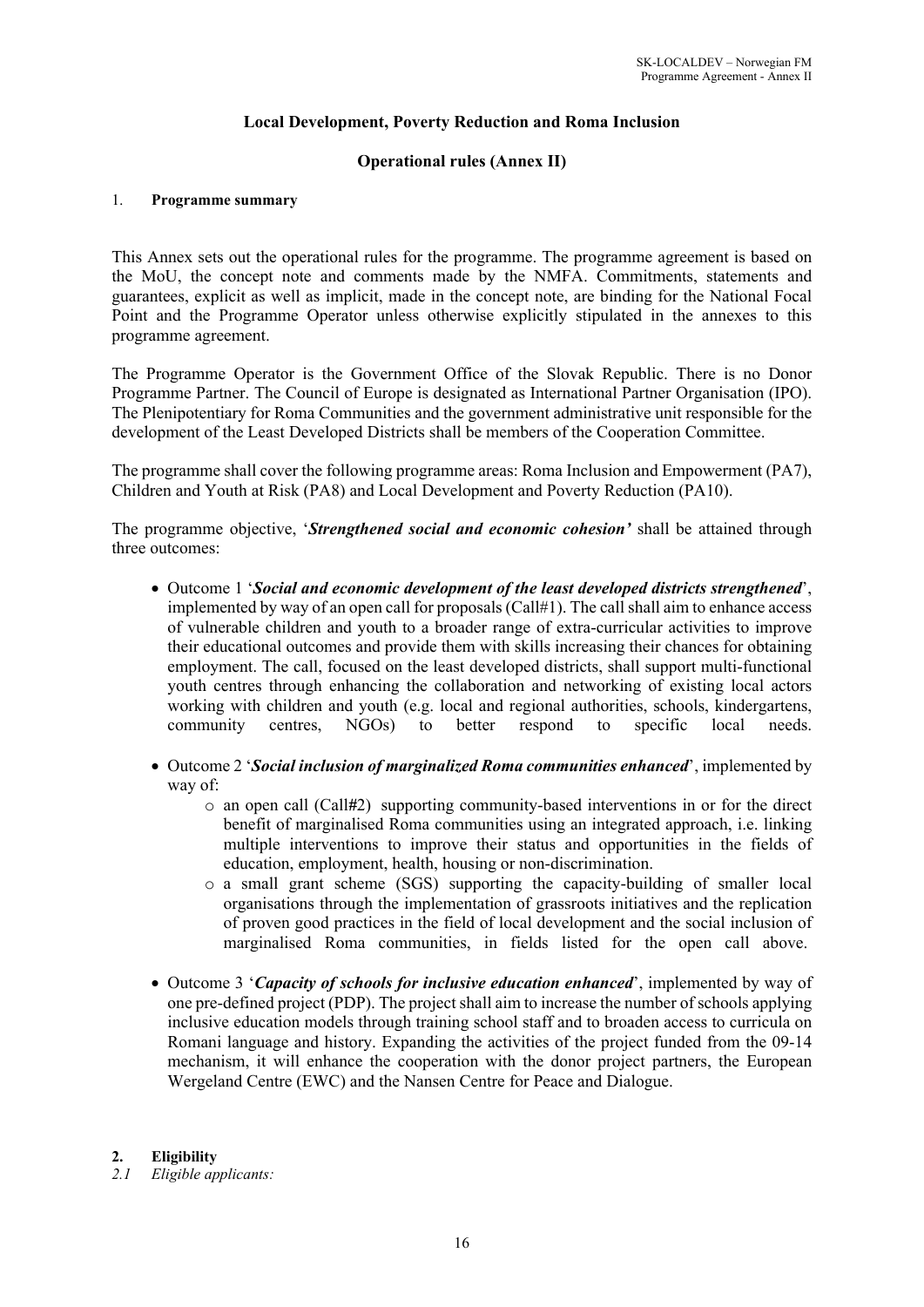The rules on eligibility of applicants and project partners are set in Article 7.2 of the Regulation. The following limitations shall be placed:

| Call/<br><b>SGS</b><br>number | <b>Outcome(s)</b> | <b>Eligible applicants</b>                                                                                                                                                                                                                                                                                   | <b>Eligible partners</b>                                                                                                                                                                                                                                                                                                                                                                                                                                                                                                                                                                                                                                                                                                                                                                                                                                                                                           |
|-------------------------------|-------------------|--------------------------------------------------------------------------------------------------------------------------------------------------------------------------------------------------------------------------------------------------------------------------------------------------------------|--------------------------------------------------------------------------------------------------------------------------------------------------------------------------------------------------------------------------------------------------------------------------------------------------------------------------------------------------------------------------------------------------------------------------------------------------------------------------------------------------------------------------------------------------------------------------------------------------------------------------------------------------------------------------------------------------------------------------------------------------------------------------------------------------------------------------------------------------------------------------------------------------------------------|
| Call#1                        | Outcome 1         | budgetary<br>and<br>organisations<br>Municipalities located in the Least<br>Developed Districts<br>and their<br>budgetary<br>and<br>allowance<br>organisations<br>State administration bodies<br>Applicants shall have at least two<br>different project partners among<br>those listed as Eligible partners | Self-governing regions of Banská Entities established as a legal person in<br>Bystrica, Košice, Prešov and their the Slovak Republic (at least two<br>allowance different kinds from the list):<br>• State<br>budgetary<br>and<br>contributory<br>organizations<br>established in accordance with<br>Act No. 523/2004 Coll. on<br>Budget Rules of the Public<br>Service;<br>• Municipalities in accordance<br>with Act No. 369/1990 Coll. on<br>Municipal Administration<br>· Higher territorial units<br>and<br>offices<br>of<br>self-governing<br>regions in accordance with Act<br>No. 302/2001 Coll. on self-<br>government of higher territorial<br>units<br>• NGOs or other legal forms<br>running a community centre or<br>centre working with children<br>and youth<br>Other partners in addition to two project<br>partners<br>from<br>the<br>list<br>above<br>1n<br>accordance with Article 7.2 2 of the |
| Call#2                        | Outcome 2         | the Regulation                                                                                                                                                                                                                                                                                               | Regulation<br>In accordance with Article 7.2.1 of In accordance with Article 7.2.2 of the<br>Regulation                                                                                                                                                                                                                                                                                                                                                                                                                                                                                                                                                                                                                                                                                                                                                                                                            |
| SGS                           | Outcome 2         | the Regulation                                                                                                                                                                                                                                                                                               | In accordance with Article 7.2.1 of In accordance with Article 7.2.2 of the<br>Regulation                                                                                                                                                                                                                                                                                                                                                                                                                                                                                                                                                                                                                                                                                                                                                                                                                          |

## *2.2 Special rules on eligibility of costs:*

Costs are eligible in accordance with Chapter 8 of the Regulations.

In case of projects where the project promoter is an NGO or a social partner, in-kind contribution in the form of voluntary work may, in accordance with Article 6.4.5 of the Regulation, constitute up to 100% of the co-financing required by the programme for the project.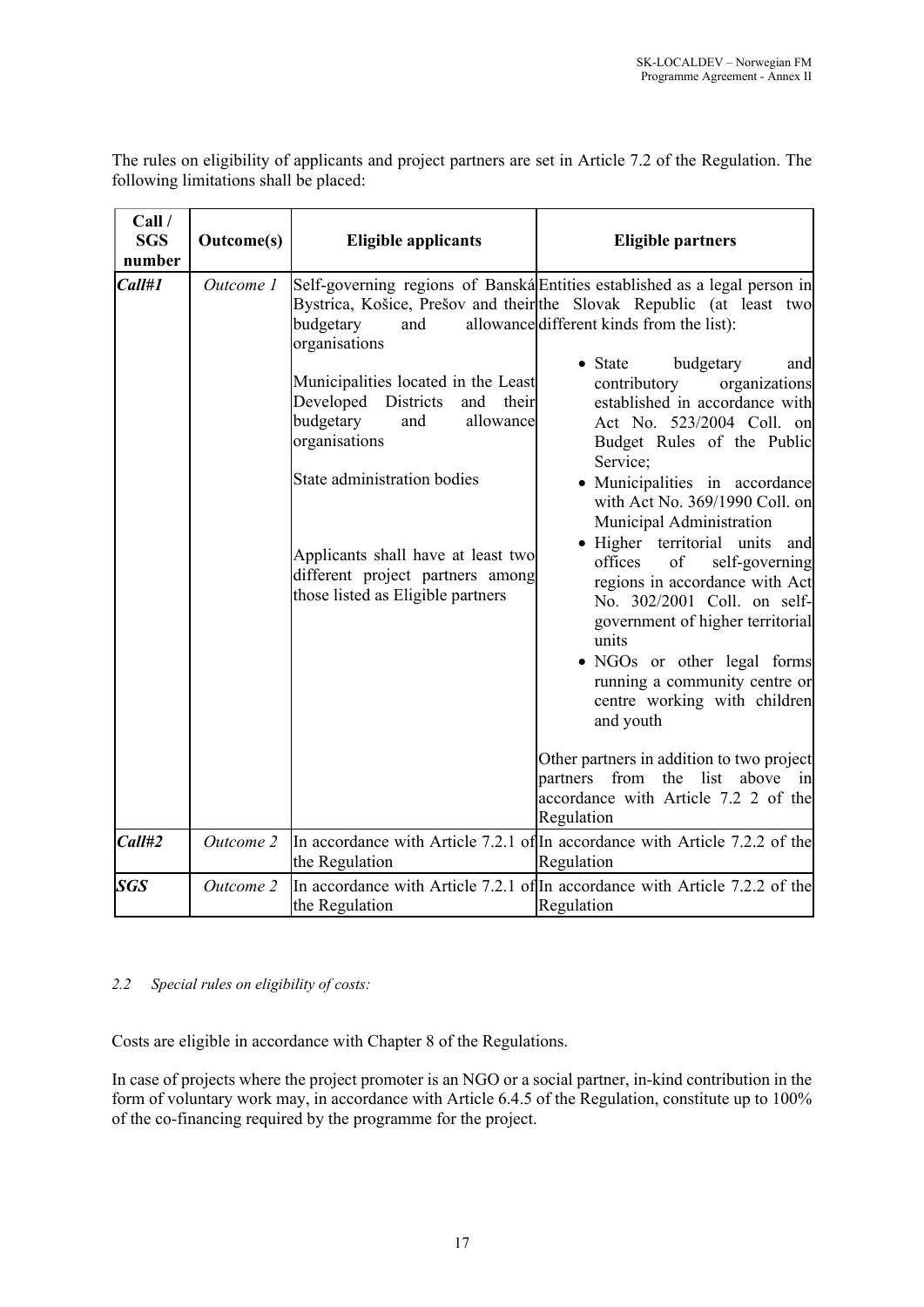## **3. Bilateral relations**

*3.1 Bilateral relations*

The programme shall contribute to strengthening bilateral relations between Slovakia and Norway.

The programme shall, as appropriate, facilitate donor partnership projects by encouraging partnerships with donor state entities in the open calls.

The programme will facilitate bilateral cooperation between Slovakia and Norway in the field of inclusive education, namely through study visits and trainings for school management and teaching staff on education for democratic citizenship (EDC) and human rights education (HRE).

The further use of the funds for bilateral relations allocated to the programme shall be agreed in the Cooperation Committee.

## **4. Selection of projects and financial parameters**

*4.1 Open calls and availability of funds (including number of calls, duration of calls, and estimated size):*

| Call / SGS number                                                                        | <b>Total available</b><br>amount | <b>Maximum</b> grant<br>applied for | Minimum grant<br>applied for | <b>Indicative timing</b> |
|------------------------------------------------------------------------------------------|----------------------------------|-------------------------------------|------------------------------|--------------------------|
| Call#1                                                                                   | E7700000                         | E1000000                            | $\epsilon$ 200 000           | $I^{st}$ half 2020       |
| <b>Outcome</b> 1                                                                         |                                  |                                     |                              |                          |
| "Social and economic<br>development of the least<br>developed districts<br>strenghtened" |                                  |                                     |                              |                          |
| Call#2                                                                                   | €6 000 000                       | $\mathcal{E}$ l 000 000             | $\epsilon$ 200 000           | $I^{st}$ half 2020       |
| <b>Outcome 2</b>                                                                         |                                  |                                     |                              |                          |
| "Social Inclusion of<br>marginalized Roma<br>communities<br>enhanced":                   |                                  |                                     |                              |                          |
| SGS                                                                                      | E1247059                         | €200 000                            | €25 000                      | $1st$ half $2020$        |
| Outcome 2                                                                                |                                  |                                     |                              |                          |
| "Social Inclusion of<br>marginalized Roma<br>communities enhanced"                       |                                  |                                     |                              |                          |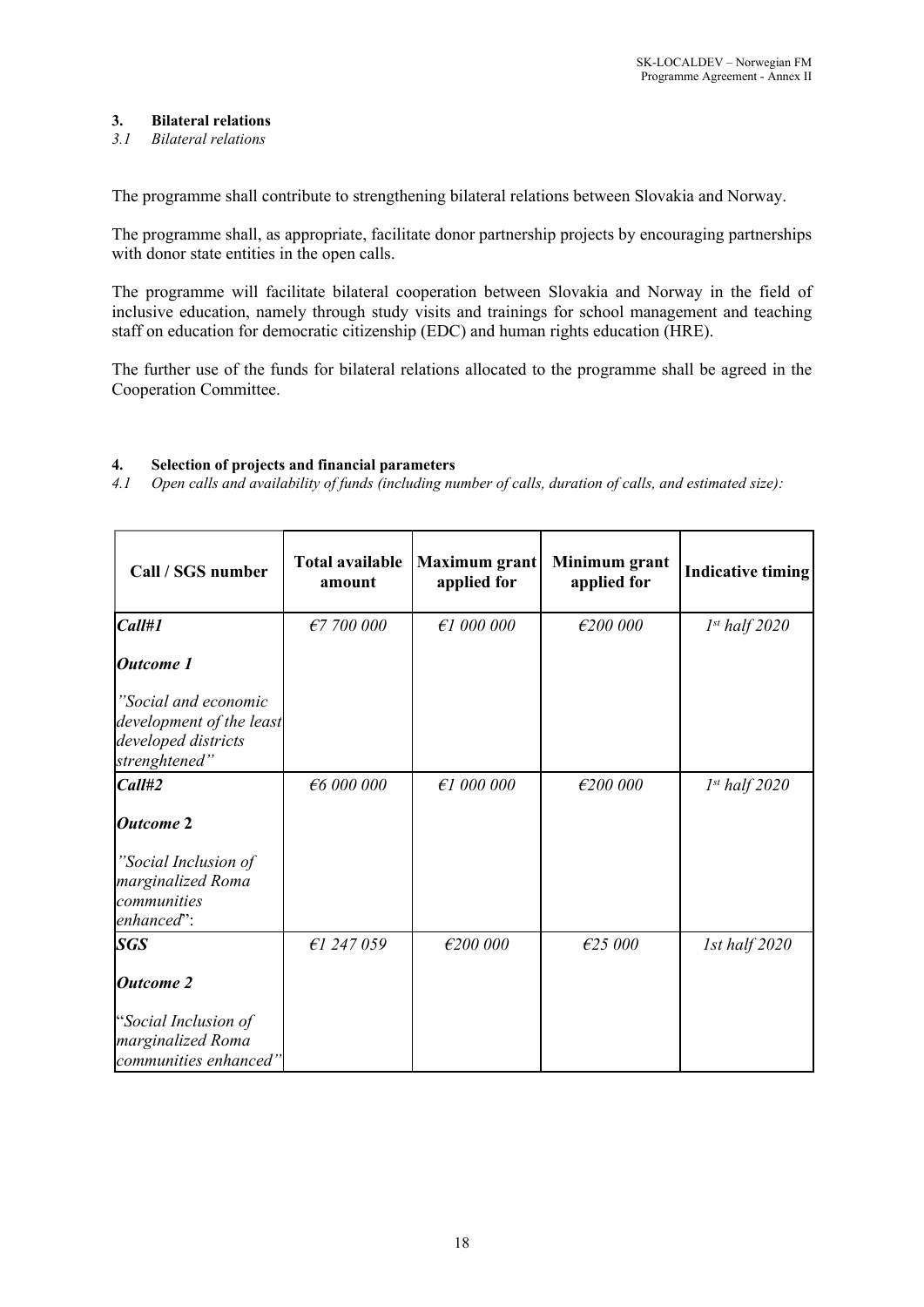## *4.2 Selection procedures:*

The project evaluation and award of grants shall be in accordance with Article 7.4 of the Regulation.

The Programme Operator shall be responsible for project evaluation and for the award of grants.

The Programme Operator shall establish a Selection Committee (SC) that shall recommend the projects to be funded within the programme. The Selection Committee shall consist of at least three persons possessing the relevant expertise. At least three of them shall be external to the Programme Operator and the IPO.

The IPO, the NMFA and the National Focal Point shall be invited to participate in the meetings of the Selection Committee as observers.

The Programme Operator shall review the applications for compliance with administrative and eligibility criteria. Applicants whose applications are rejected at this stage shall be informed and given a reasonable time to appeal that decision.

Each application that meets the administrative and eligibility criteria shall be reviewed by two experts: one of these experts shall be appointed by the Programme Operator and the other shall be appointed by the DPP and the IPO. The experts shall be impartial and independent of the Programme Operator and the Selection Committee.

The experts shall separately score the project according to the selection criteria published with the call for proposals. For the purposes of ranking the projects, the average of the scores awarded by the experts shall be used.

If the difference between the scores given by the two experts is more than 30 % of the higher score, a third expert shall be commissioned by the Programme Operator to score the project independently. In such cases the average score of the two closest scores shall be used for the ranking of the projects.

The Programme Operator shall provide the Selection Committee with a list of the ranked projects. The Selection Committee shall review the ranked list of projects. It may modify the ranking of the projects in justified cases. The justification for the modifications shall be detailed in the minutes of the meeting of the Selection Committee. If such a modification results in a project's rejection, the affected applicant shall be informed in writing about the justification for the modification. The Selection Committee shall submit the list of recommended projects to the Programme Operator.

The Programme Operator shall verify that the selection process has been conducted in accordance with the Regulation and that the recommendations from the Selection Committee comply with the rules and objectives of the programme. Following such verification, the Programme Operator shall, based on the recommendation of the Selection Committee, make a decision on which projects shall be supported. Prior to making such decision, an on the spot visit may be carried out by the Programme Operator when construction works or purchase of special equipment are foreseen in the project. If the Programme Operator modifies the decision of the Selection Committee or suggests modification of the project, it shall inform the applicants affected and provide them with a justification.

The Programme Operator shall notify the applicants about the results of the selection process within a reasonable time and publicise the results.

The process set out in this Article shall apply to all calls for proposals, including the SGS, under this programme.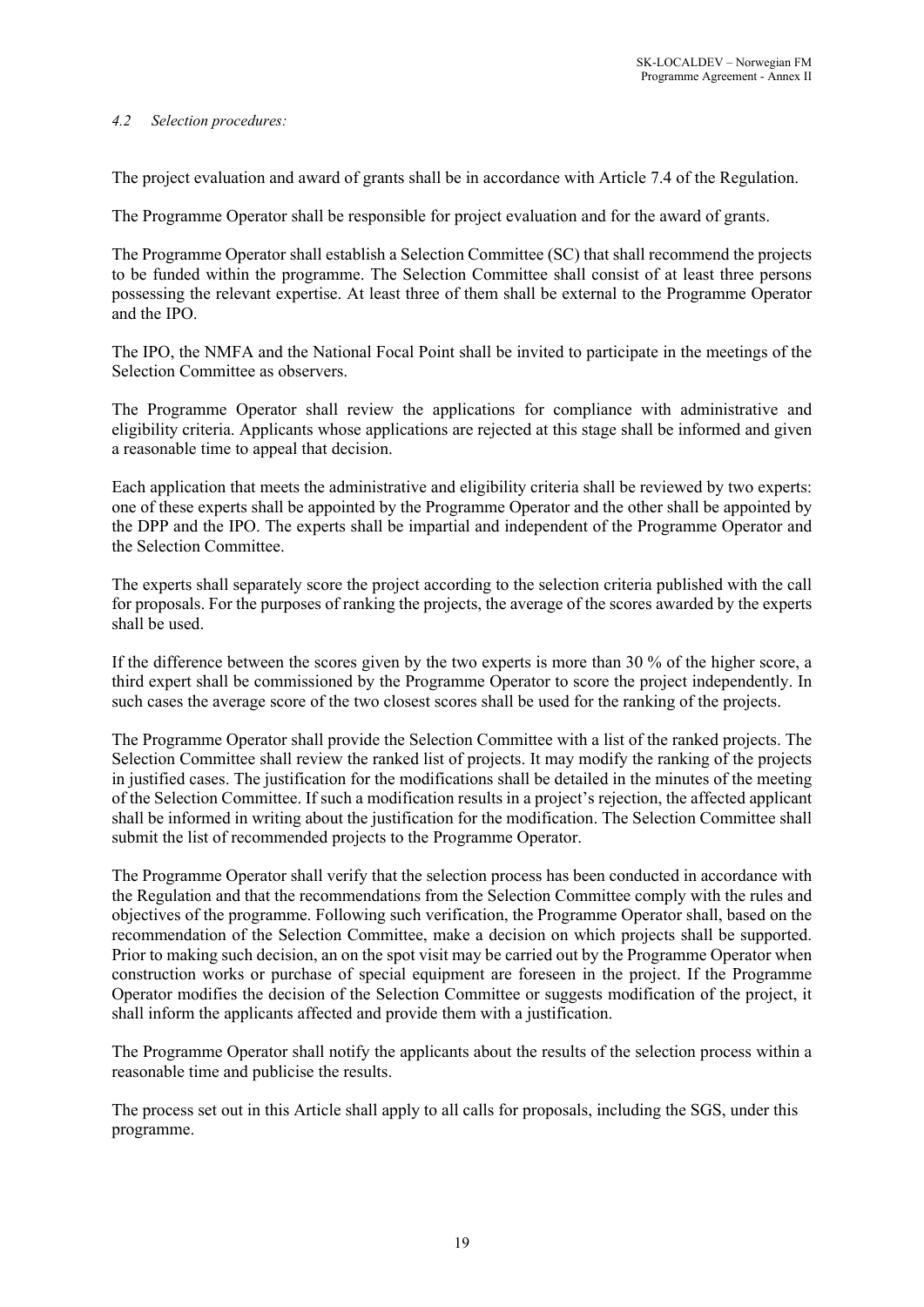## *4.3 Project grant rate:*

Grants to projects from the programme may be up to 100% of total eligible expenditure of the project. In the case of projects where the project promoter is an NGO or a social partner, as defined in Article 1.6 of the Regulation, the project grant rate may be up to 90% of total eligible expenditure of the project. The project grant rate shall in all cases be set at a level that complies with the State Aid rules in force and takes into account any and all other forms of public support granted to projects. Any remaining costs of the project shall be provided or obtained by the project promoter.

## **5. Additional mechanisms within the Programme**

*5.1 Pre-defined projects*

There will be one pre-defined project implemented under the programme.

## **1) "Innovative education of teachers to increase their intercultural competences in the education process of Roma pupils"**

| Project Promoter:             | National Institute for Education (SK)                             |
|-------------------------------|-------------------------------------------------------------------|
| Donor project partner(s):     | European Wergeland Centre<br>Nansen Centre for Peace and Dialogue |
| Total maximum eligible costs: | $\epsilon$ 1,300,000                                              |
| Project grant rate:           | 100.00 %                                                          |
| Maximum project grant amount: | $\epsilon$ 1,300,000                                              |

The overarching aim of the project is to contribute to improving the environment for inclusive education in Slovakia in order to increase the school participation and to improve the educational outcomes of Roma children and youth. To achieve this, the project aims to enhance the capacity of schools for inclusive education using a 'whole-school' approach, i.e. involving school management besides the teaching staff.

The project shall on one hand provide training for school management and pedagogical staff on inclusive, intercultural and democratic education to enable them to work better with children from Roma communities. On the other hand, the project shall develop teaching materials for curricula on Roma culture and history and Romani language and shall help teachers acquire the necessary qualifications to actively teach and mainstream these curricula in school education programmes.

The partnership with Norwegian institutions is an essential part of the project enhancing bilateral relations in the field of inclusive education practices. The Nansen Center for Peace and Dialogue shall organise a study visit for Slovak pedagogical staff in Norway. The European Wergeland Centre shall contribute to the next edition of the Slovak academy through providing expertise in the development of concepts of Education for democratic citizenship (EDC) and Human rights education (HRE) and related training for teachers/multipliers.

Project activities shall include:

- 1. Educational activities
	- o *Trainings for pedagogical staff members of kindergartens, primary and secondary schools on innovative education practices*: the aim is to prepare teaching staff (teachers, teachers ´assistants, educators) to work with pupils from Roma communities, applying innovative forms of education and including the Romani language, Roma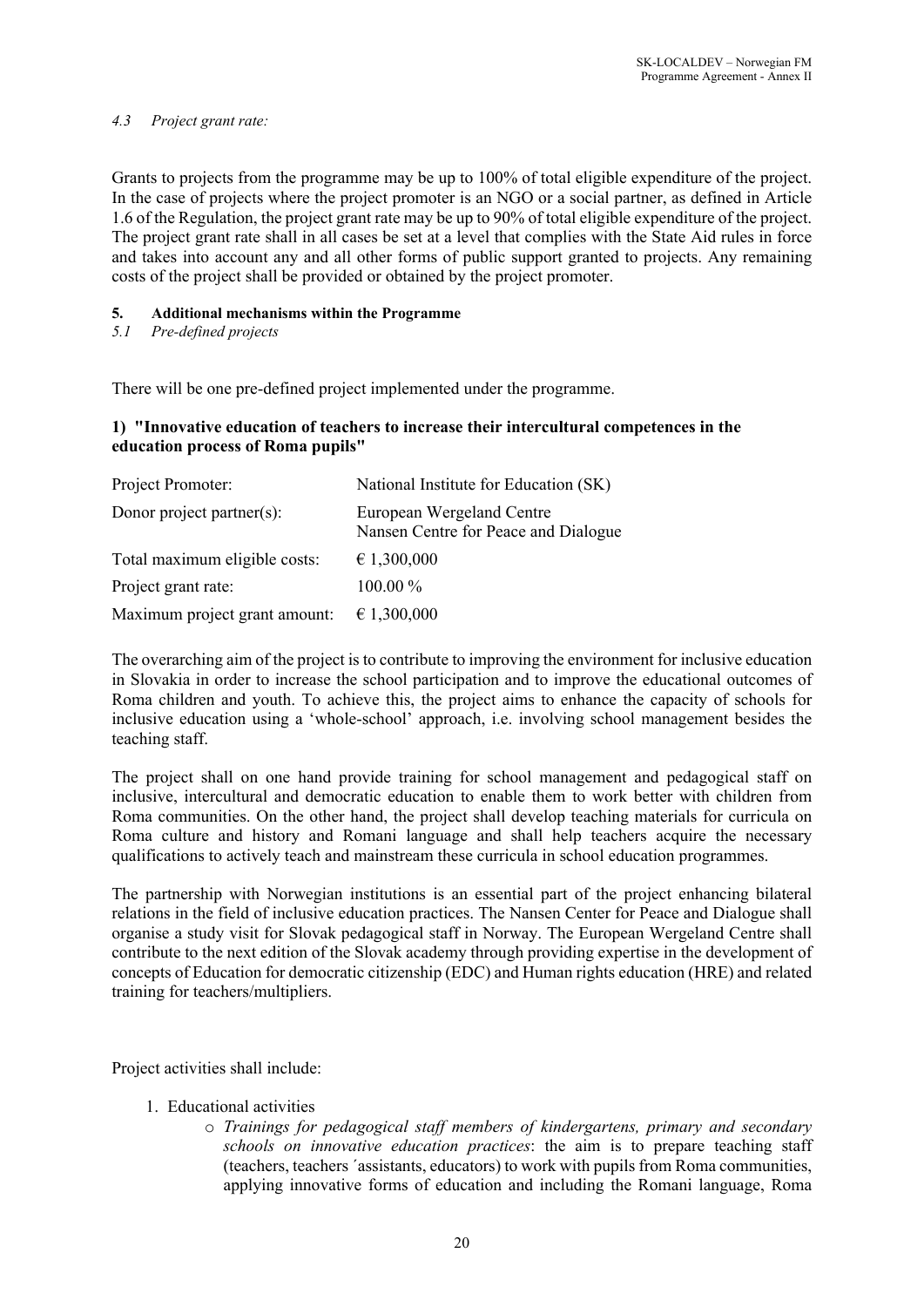culture and Roma history in the teaching process. The trainings will create a platform for dialogue between schools in the field of inclusive and innovative education and strengthen development of Roma identity and Roma cultural values.

- o *Preparation of teachers teaching Romani language for the state language examination in Romani language*
- o *Innovative education programs for school management and pedagogical staff*: the main goal of the training is to motivate school management to integrate Romani language, Roma culture and history into school education programmes and to adopt new forms of communication with employees to promote inclusive school environments.
- 2. Development and dissemination of teaching materials
	- o *Production of teaching materials, including digitalization (electronic version)*: teaching materials include Romani/Slovak dictionary, language books, readers and workbooks, along with methodologies and good practices also in digital PDF format.
	- o *Dissemination of results*: four technical project workshops between the project promoter and project partners are planned to take place in Norway. In addition to a website dedicated to project results, an opening and a final conference will serve to disseminate information about the project.
- 3. Study visit in Norway for pedagogical staff: The study visit organised by the Nansen Centre for Peace and Dialogue shall prepare teaching staff (teachers, teachers´ assistants, educators) for efficient work in classrooms with pupils from different cultural backgrounds and for new forms of dialogues in conflict situations at the level of classroom, increasing the motivation of teaching staff to building a positive school climate. It will also enable cooperation between schools from Slovakia and Norway.
- 4. Slovak academy: training of school staff and multipliers
	- o *Training on Education for democratic citizenship (EDC) and Human rights education (HRE)*: the training aims to support creating a democratic school climate in Slovakia, strengthening professional competencies of school management, teachers and other actors, supporting partnership and co-operation of schools in the field of education and training in human rights and democratic citizenship. It will provide practical tools to identify and respond to challenges facing the school by way of implementing action plans for a democratic and inclusive environment using the whole-school approach.
	- o *Trainings for multipliers/trainers in EDC/HRE*: the training aims to train and create a network of trainers/multipliers to strengthen the capacity in EDC/HRE and inclusive school development and to support the implementation of the training in EDC/HRE – Slovak Academy "Building democratic and inclusive school environment for all".

# *5.2 Financial Instruments*

Not applicable.

## **6. Programme Management**

*6.1 Payment flows*

The Programme Operator shall ensure that payments to projects are made in a timely manner. Interim and final payments to the projects shall be based on approved project reports.

Payments of the project grant shall take the form of advance payment, interim payments and a final payment. The level of advance payment to projects shall be set out in the project contract. The maximum level of advance payment shall be linked to the project budget and duration as follows:

| <b>Project</b>          | Advance | 1 st | 2nd | 2rd | 4th | Final                                 |
|-------------------------|---------|------|-----|-----|-----|---------------------------------------|
| implementation          | payment |      |     |     |     | $\frac{12}{2}$ payment <sup>[2]</sup> |
| duration <sup>[1]</sup> |         |      |     |     |     |                                       |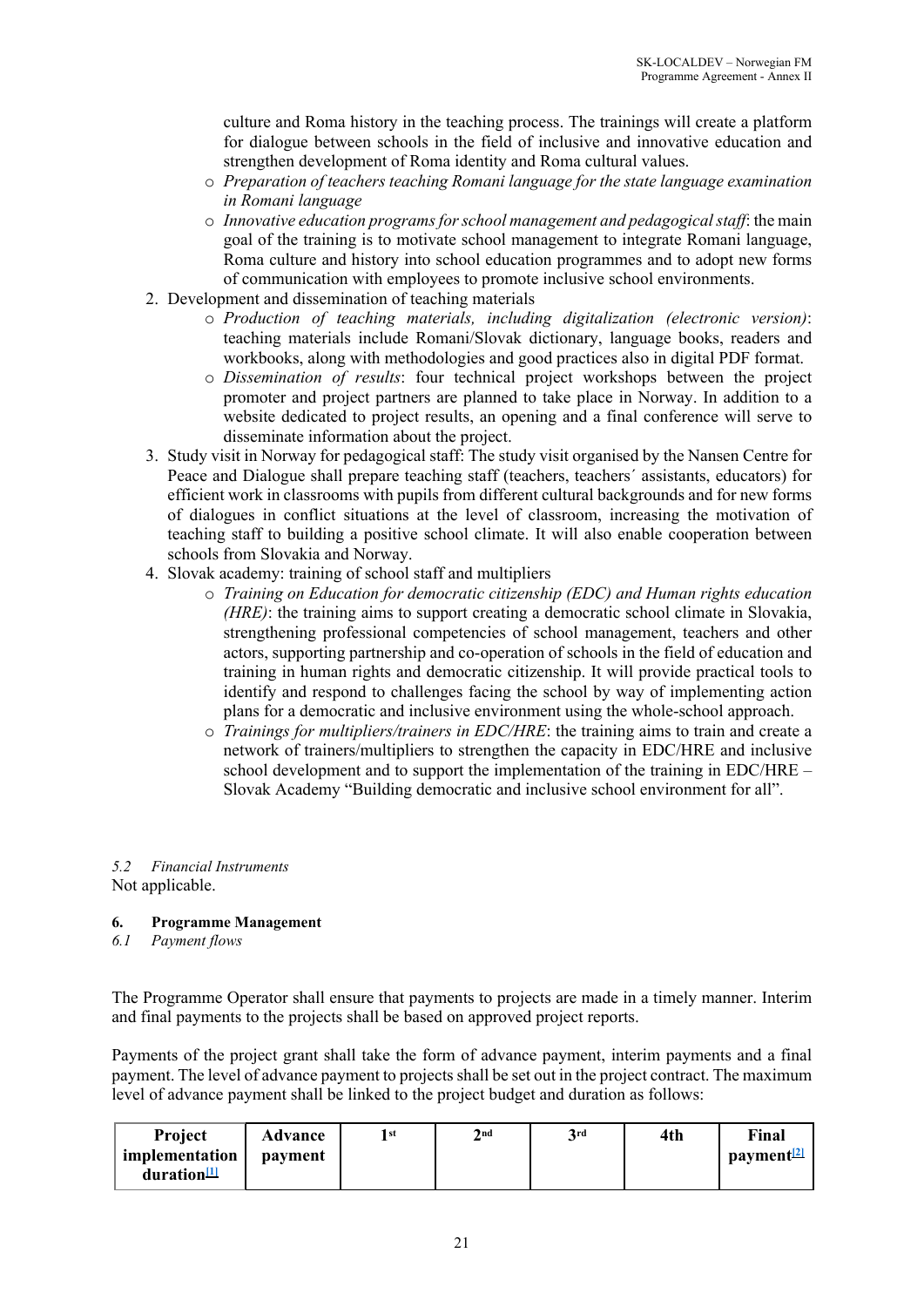|                        |     | Interim<br>payment | <b>Interim</b><br>payment | <b>Interim</b><br>payment | Interim<br>payment |       |
|------------------------|-----|--------------------|---------------------------|---------------------------|--------------------|-------|
| Less than 24<br>months | 20% | 40%                | 35%                       |                           |                    | $5\%$ |
| 24-36 months           | 15% | 30%                | 25%                       | 25%                       |                    | $5\%$ |
| More than 36<br>months | 10% | 20%                | 20%                       | 25%                       | 20%                | $5\%$ |

The advance payment shall be paid following the signature of the project contract. Subsequent payments shall be paid after the approval of project interim reports. The final payment will be paid after approval of the final report.

An advance payment, if any, of a percentage of the total grant amount shall be paid within 15 working days from the submission of a request or within the period set in the project contract. The interim payments shall be paid within 1 month after the approval of project interim reports.

Upon approval of the final project report a final balance payment, if applicable, shall be made within 1 month.

The approval of project interim and final reports shall take place within 3 months from the submission of the required information.

The periodicity of reporting periods and deadlines for reporting will be further detailed in the description of the Programme Operator's management and control systems.

[1] The project contract may set suspensive conditions related to advance, interim and/or final payments. In justified cases, at the Programme Operator´s discretion, a project promoter may receive extraordinary payments to ensure sufficient funds for the projects during the implementation so as to avoid any liquidity problems, provided that the Programme Operator has sufficient capacity to proceed with these payments.

[2] Retention may be applied at the end of the implementation or pro rata from each advance payment and interim payments.

## *6.2 Verification of payment claims*

Project promoters shall submit interim and final project reports containing information on project progress and incurred expenditure.

In line with point i) of Article 5.6.2 of the Regulations incurred expenditure reported shall be subject to administrative verifications before the report is approved. Verifications to be carried out shall cover administrative, financial, technical and physical aspects of projects, as appropriate, and be in accordance with the principle of proportionality. Examination of proof of expenditure related to the administrative verifications may be carried out on a sample basis.